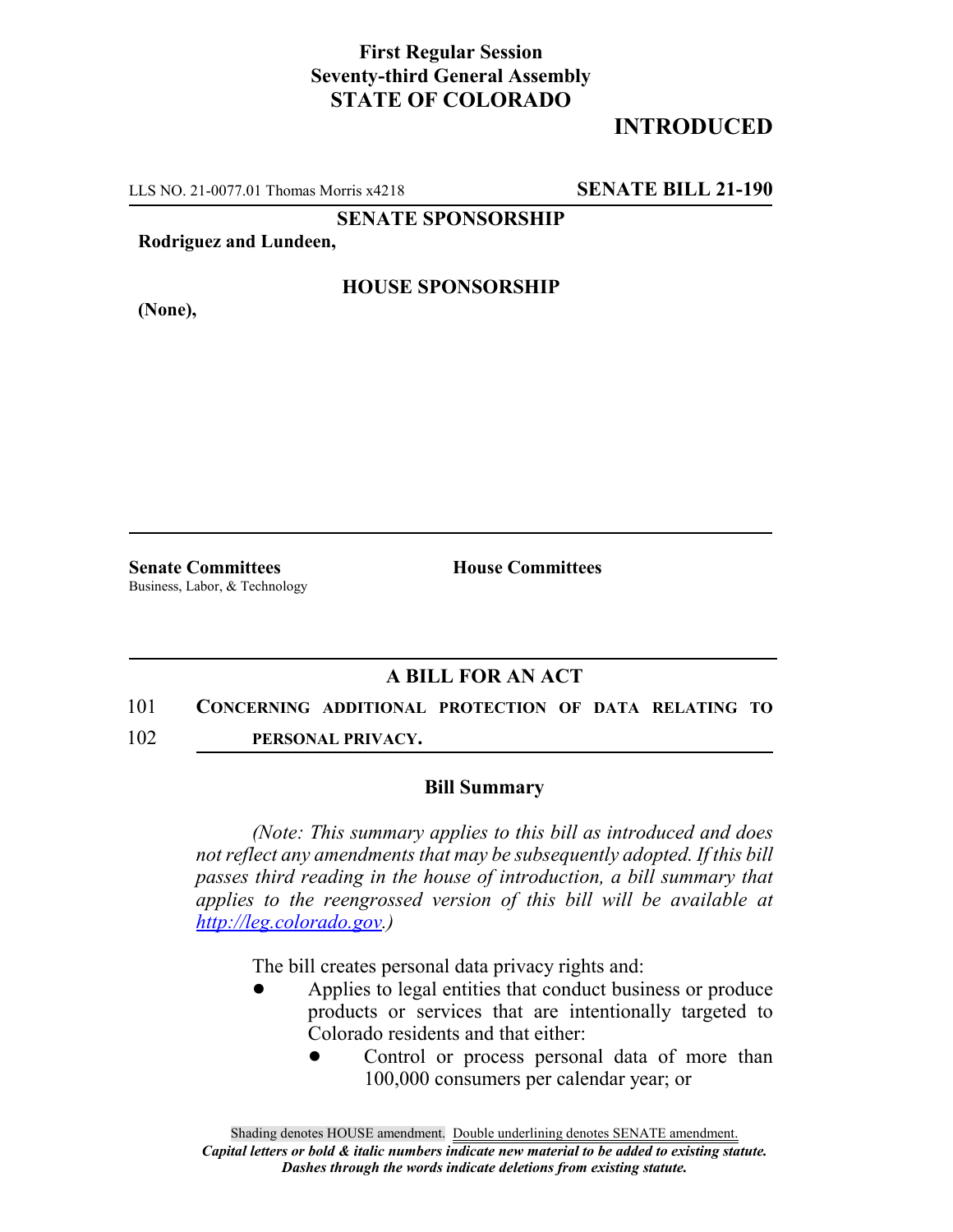- Derive revenue from the sale of personal data and control or process the personal data of at least 25,000 consumers; and
- Does not apply to personal data governed by listed state and federal laws, listed activities, and employment records.

Consumers have the right to opt out of the processing of their personal data; access, correct, or delete the data; or obtain a portable copy of the data. The bill defines a "controller" as a person that, alone or jointly with others, determines the purposes and means of processing personal data. A "processor" means a person that processes personal data on behalf of a controller.

The bill:

- Specifies how controllers must fulfill duties regarding consumers' assertion of their rights, transparency, purpose specification, data minimization, avoiding secondary use, care, avoiding unlawful discrimination, and sensitive data;
- Requires controllers to conduct a data protection assessment for each of their processing activities involving personal data that present a heightened risk of harm to consumers, such as processing for purposes of targeted advertising or processing sensitive data; and
- May be enforced only by the attorney general or district attorneys.

| 1              | Be it enacted by the General Assembly of the State of Colorado:        |
|----------------|------------------------------------------------------------------------|
| $\overline{2}$ | <b>SECTION 1.</b> In Colorado Revised Statutes, add part 13 to article |
| 3              | 1 of title 6 as follows:                                               |
| 4              | PART <sub>13</sub>                                                     |
| 5              | COLORADO PRIVACY ACT                                                   |
| 6              | 6-1-1301. Short title. THE SHORT TITLE OF THIS PART 13 IS THE          |
| 7              | "COLORADO PRIVACY ACT".                                                |
| 8              | 6-1-1302. Legislative declaration. (1) THE GENERAL ASSEMBLY            |
| 9              | <b>HEREBY:</b>                                                         |
| 10             | FINDS THAT:<br>(a)                                                     |
| 11             | THE PEOPLE OF COLORADO REGARD THEIR PRIVACY AS A<br>(1)                |
| 12             | FUNDAMENTAL RIGHT AND AN ESSENTIAL ELEMENT OF THEIR INDIVIDUAL         |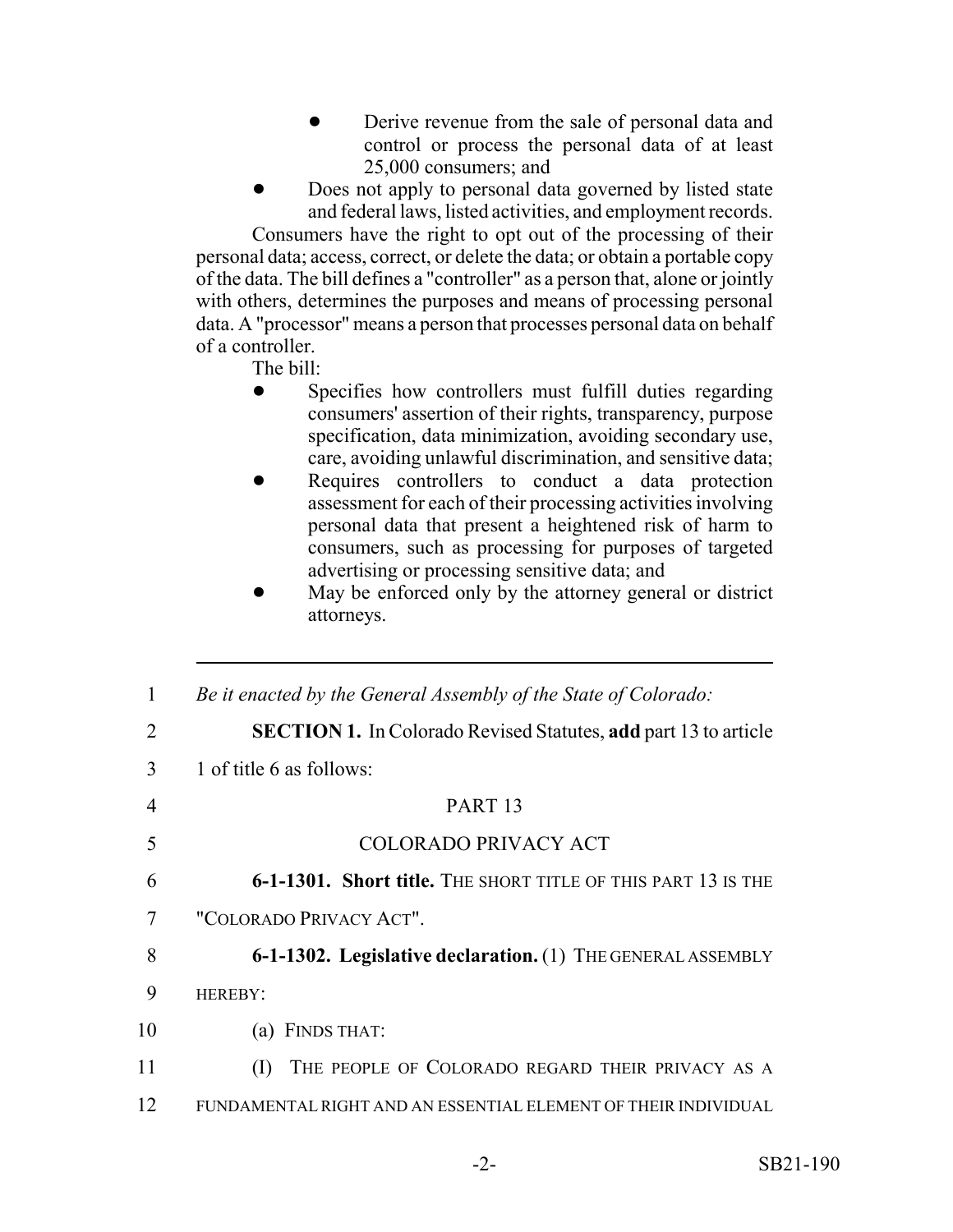FREEDOM;

 (II) COLORADO'S CONSTITUTION EXPLICITLY PROVIDES THE RIGHT TO PRIVACY UNDER SECTION 7 OF ARTICLE II, AND FUNDAMENTAL PRIVACY RIGHTS HAVE LONG BEEN, AND CONTINUE TO BE, INTEGRAL TO PROTECTING COLORADANS AND TO SAFEGUARDING OUR DEMOCRATIC REPUBLIC;

 (III) ONGOING ADVANCES IN TECHNOLOGY HAVE PRODUCED EXPONENTIAL GROWTH IN THE VOLUME AND VARIETY OF PERSONAL DATA BEING GENERATED, COLLECTED, STORED, AND ANALYZED AND THESE ADVANCES PRESENT BOTH PROMISE AND POTENTIAL PERIL;

 (IV) THE ABILITY TO HARNESS AND USE DATA IN POSITIVE WAYS IS DRIVING INNOVATION AND BRINGS BENEFICIAL TECHNOLOGIES TO 13 SOCIETY, BUT IT HAS ALSO CREATED RISKS TO PRIVACY AND FREEDOM; AND

 (V) THE UNAUTHORIZED DISCLOSURE OF PERSONAL INFORMATION AND LOSS OF PRIVACY CAN HAVE DEVASTATING IMPACTS RANGING FROM FINANCIAL FRAUD, IDENTITY THEFT, AND UNNECESSARY COSTS IN PERSONAL TIME AND FINANCES TO DESTRUCTION OF PROPERTY, HARASSMENT, REPUTATIONAL DAMAGE, EMOTIONAL DISTRESS, AND PHYSICAL HARM;

(b) DETERMINES THAT:

**(I) TECHNOLOGICAL INNOVATION AND NEW USES OF DATA CAN**  HELP SOLVE SOCIETAL PROBLEMS AND IMPROVE LIVES, AND IT IS POSSIBLE TO BUILD A WORLD WHERE TECHNOLOGICAL INNOVATION AND PRIVACY CAN COEXIST;

 (II) THE EUROPEAN UNION'S GENERAL DATA PROTECTION REGULATION IS EMERGING AS A MODEL FOR COUNTRIES ACROSS THE

-3- SB21-190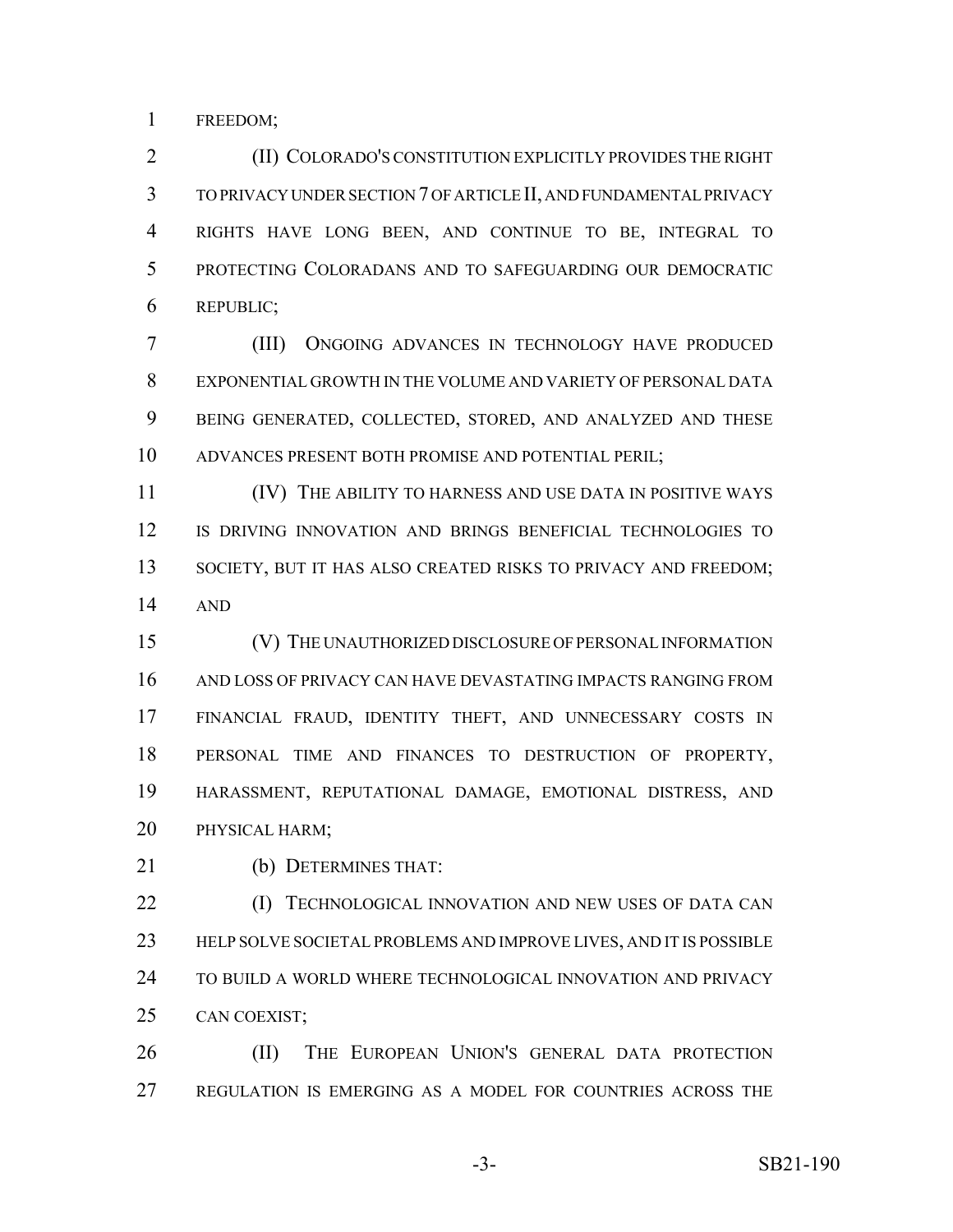GLOBE IN DATA PRIVACY; AND

 (III) STATES ACROSS THE UNITED STATES ARE LOOKING TO THIS AND SIMILAR MODELS TO ENACT STATE-BASED DATA PRIVACY REQUIREMENTS AND TO EXERCISE THE LEADERSHIP THAT IS LACKING AT THE NATIONAL LEVEL; AND

(c) DECLARES THAT:

 (I) BY ENACTING THIS PART 13, COLORADO WILL BE AMONG THE STATES THAT EMPOWER CONSUMERS TO PROTECT THEIR PRIVACY AND REQUIRE COMPANIES TO BE RESPONSIBLE CUSTODIANS OF DATA AS THEY 10 CONTINUE TO INNOVATE;

 (II) THIS PART 13 ADDRESSES ISSUES OF STATEWIDE CONCERN AND:

 (A) PROVIDES CONSUMERS THE RIGHT TO ACCESS, CORRECT, AND DELETE PERSONAL DATA AND THE RIGHT TO OPT OUT NOT ONLY OF THE SALE OF PERSONAL DATA BUT ALSO OF THE COLLECTION AND USE OF PERSONAL DATA;

 (B) IMPOSES AN AFFIRMATIVE OBLIGATION UPON COMPANIES TO SAFEGUARD PERSONAL DATA; TO PROVIDE CLEAR, UNDERSTANDABLE, AND TRANSPARENT INFORMATION TO CONSUMERS ABOUT HOW THEIR PERSONAL DATA ARE USED; AND TO STRENGTHEN COMPLIANCE AND ACCOUNTABILITY 21 BY REQUIRING DATA PROTECTION ASSESSMENTS IN THE COLLECTION AND 22 USE OF PERSONAL DATA; AND

 (C) EMPOWERS THE ATTORNEY GENERAL AND DISTRICT ATTORNEYS TO ACCESS AND EVALUATE A COMPANY'S DATA PROTECTION ASSESSMENTS, TO IMPOSE PENALTIES WHERE VIOLATIONS OCCUR, AND TO PREVENT FUTURE VIOLATIONS.

**6-1-1303. Definitions.** AS USED IN THIS PART 13, UNLESS THE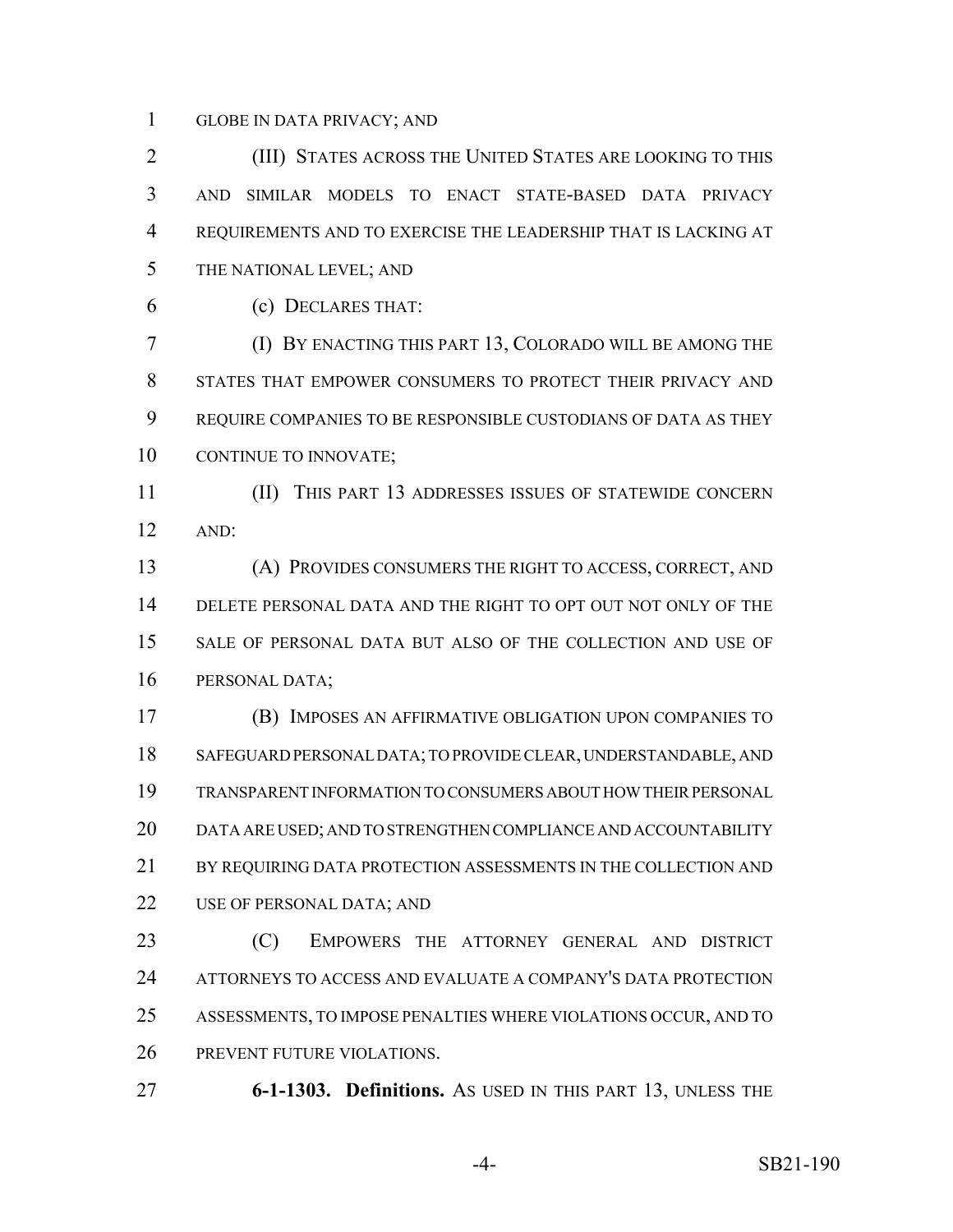CONTEXT OTHERWISE REQUIRES:

 (1) "AFFILIATE" MEANS A LEGAL ENTITY THAT CONTROLS, IS CONTROLLED BY, OR IS UNDER COMMON CONTROL WITH ANOTHER LEGAL ENTITY. AS USED IN THIS SUBSECTION (1), "CONTROL" MEANS:

 (a) OWNERSHIP OF, CONTROL OF, OR POWER TO VOTE TWENTY-FIVE PERCENT OR MORE OF THE OUTSTANDING SHARES OF ANY CLASS OF VOTING SECURITY OF THE ENTITY, DIRECTLY OR INDIRECTLY, OR ACTING 8 THROUGH ONE OR MORE OTHER PERSONS;

 (b) CONTROL IN ANY MANNER OVER THE ELECTION OF A MAJORITY OF THE DIRECTORS, TRUSTEES, OR GENERAL PARTNERS OF THE ENTITY OR OF INDIVIDUALS EXERCISING SIMILAR FUNCTIONS; OR

 (c) THE POWER TO EXERCISE, DIRECTLY OR INDIRECTLY, A CONTROLLING INFLUENCE OVER THE MANAGEMENT OR POLICIES OF THE ENTITY AS DETERMINED BY THE APPLICABLE PRUDENTIAL REGULATOR, AS 15 THAT TERM IS DEFINED IN 12 U.S.C. SEC. 5481 (24), IF ANY.

 (2) "AUTHENTICATE" MEANS TO USE REASONABLE MEANS TO DETERMINE THAT A REQUEST TO EXERCISE ANY OF THE RIGHTS IN SECTION 18 6-1-1306 (1) IS BEING MADE BY OR ON BEHALF OF THE CONSUMER WHO IS ENTITLED TO EXERCISE THE RIGHTS.

20 (3) "BUSINESS ASSOCIATE" HAS THE MEANING ESTABLISHED IN 45 CFR 160.103.

 (4) "CHILD" MEANS AN INDIVIDUAL UNDER THIRTEEN YEARS OF AGE.

 (5) "CONSENT" MEANS A CLEAR, AFFIRMATIVE ACT SIGNIFYING A CONSUMER'S FREELY GIVEN, SPECIFIC, INFORMED, AND UNAMBIGUOUS AGREEMENT, SUCH AS BY A WRITTEN STATEMENT, INCLUDING BY ELECTRONIC MEANS, OR OTHER CLEAR, AFFIRMATIVE ACTION.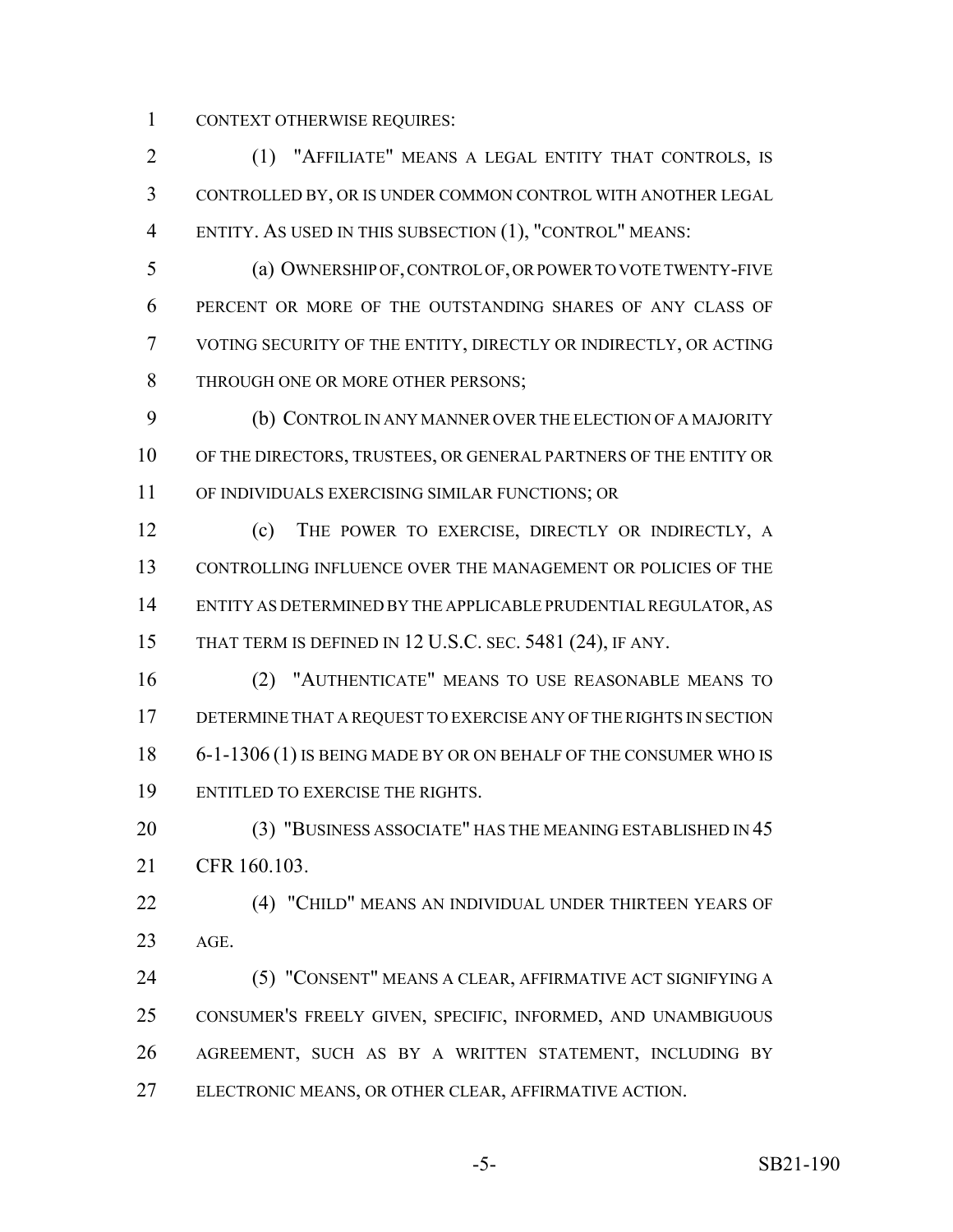(6) "CONSUMER":

 (a) MEANS AN INDIVIDUAL WHO IS A COLORADO RESIDENT ACTING ONLY IN AN INDIVIDUAL OR HOUSEHOLD CONTEXT; AND

 (b) DOES NOT INCLUDE AN INDIVIDUAL ACTING IN A COMMERCIAL OR EMPLOYMENT CONTEXT.

 (7) "CONTROLLER" MEANS A PERSON THAT, ALONE OR JOINTLY WITH OTHERS, DETERMINES THE PURPOSES FOR AND MEANS OF PROCESSING PERSONAL DATA.

 (8) "COVERED ENTITY" HAS THE MEANING ESTABLISHED IN 45CFR 160.103.

 (9) "DE-IDENTIFIED DATA" MEANS DATA THAT DO NOT IDENTIFY AN INDIVIDUAL AND WITH RESPECT TO WHICH THERE IS NO REASONABLE BASIS TO BELIEVE THAT THE INFORMATION CAN BE USED TO IDENTIFY AN INDIVIDUAL.

 (10) "HEALTH CARE FACILITY" MEANS ANY ENTITY THAT IS LICENSED, CERTIFIED, OR OTHERWISE AUTHORIZED OR PERMITTED BY LAW TO ADMINISTER MEDICAL TREATMENT IN THIS STATE.

 (11) "HEALTH CARE INFORMATION" MEANS INDIVIDUALLY IDENTIFIABLE INFORMATION RELATING TO THE PAST, PRESENT, OR FUTURE HEALTH STATUS OF AN INDIVIDUAL.

 (12) "HEALTH CARE PROVIDER" MEANS A PERSON LICENSED, CERTIFIED, OR REGISTERED IN THIS STATE TO PRACTICE MEDICINE, PHARMACY, CHIROPRACTIC, NURSING, PHYSICAL THERAPY, PODIATRY, DENTISTRY, OPTOMETRY, OCCUPATIONAL THERAPY, OR OTHER HEALING ARTS.

 (13) "HIPAA" MEANS THE FEDERAL "HEALTH INSURANCE 27 PORTABILITY AND ACCOUNTABILITY ACT OF 1996", AS AMENDED, 42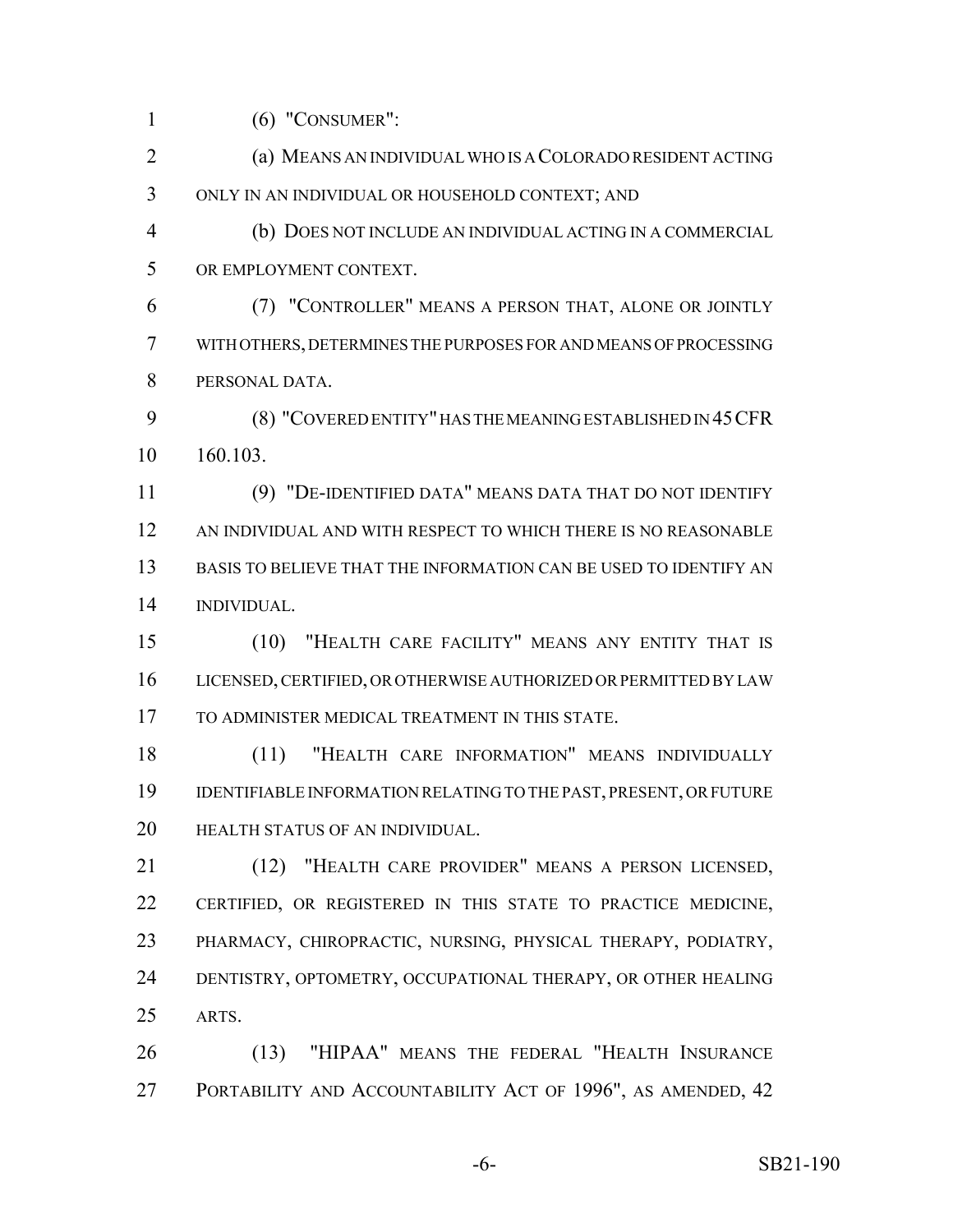U.S.C. SECS. 1320d TO 1320d-9.

 (14) "IDENTIFIED OR IDENTIFIABLE INDIVIDUAL" MEANS AN INDIVIDUAL WHO CAN BE READILY IDENTIFIED, DIRECTLY OR INDIRECTLY, IN PARTICULAR BY REFERENCE TO AN IDENTIFIER SUCH AS A NAME, AN IDENTIFICATION NUMBER, SPECIFIC GEOLOCATION DATA, OR AN ONLINE IDENTIFIER.

(15) "PERSONAL DATA":

8 (a) MEANS INFORMATION THAT IS LINKED OR REASONABLY LINKABLE TO AN IDENTIFIED OR IDENTIFIABLE INDIVIDUAL; AND

 (b) DOES NOT INCLUDE DE-IDENTIFIED DATA OR PUBLICLY AVAILABLE INFORMATION. AS USED IN THIS SUBSECTION (15)(b), "PUBLICLY AVAILABLE INFORMATION" MEANS INFORMATION THAT IS LAWFULLY MADE AVAILABLE FROM FEDERAL, STATE, OR LOCAL GOVERNMENT RECORDS; INFORMATION THAT A CONTROLLER HAS A REASONABLE BASIS TO BELIEVE THE CONSUMER HAS LAWFULLY MADE AVAILABLE TO THE GENERAL PUBLIC OR TO WIDELY DISTRIBUTED MEDIA; AND INFORMATION MADE AVAILABLE TO THE GENERAL PUBLIC BY A PERSON TO WHOM THE CONSUMER HAS DISCLOSED THE INFORMATION IF THE CONSUMER HAS NOT RESTRICTED THE INFORMATION TO A SPECIFIC AUDIENCE.

 (16) "PROCESS" OR "PROCESSING" MEANS THE COLLECTION, USE, SALE, STORAGE, DISCLOSURE, ANALYSIS, DELETION, OR MODIFICATION OF PERSONAL DATA AND INCLUDES THE ACTIONS OF A CONTROLLER DIRECTING A PROCESSOR TO PROCESS PERSONAL DATA.

 (17) "PROCESSOR" MEANS A PERSON THAT PROCESSES PERSONAL 26 DATA ON BEHALF OF A CONTROLLER.

(18) "PROFILING" MEANS ANY FORM OF AUTOMATED PROCESSING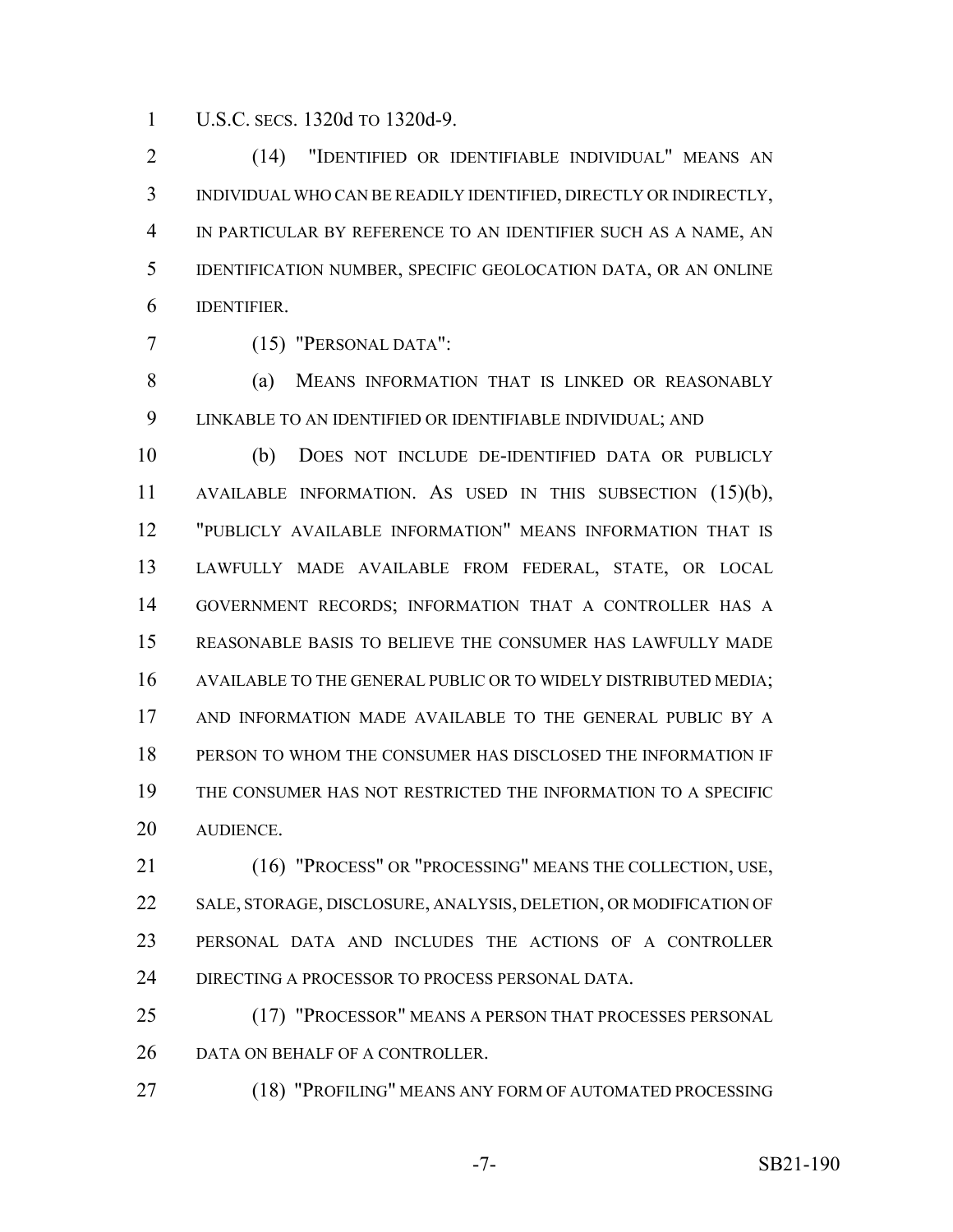OF PERSONAL DATA TO EVALUATE, ANALYZE, OR PREDICT PERSONAL ASPECTS CONCERNING AN IDENTIFIED OR IDENTIFIABLE INDIVIDUAL'S ECONOMIC SITUATION, HEALTH, PERSONAL PREFERENCES, INTERESTS, RELIABILITY, BEHAVIOR, LOCATION, OR MOVEMENTS.

 (19) "PROTECTED HEALTH INFORMATION" HAS THE MEANING ESTABLISHED IN 45 CFR 160.103.

 (20) "PSEUDONYMOUS DATA" MEANS PERSONAL DATA THAT CAN NO LONGER BE ATTRIBUTED TO AN INDIVIDUAL WITHOUT THE USE OF ADDITIONAL INFORMATION IF THE ADDITIONAL INFORMATION IS KEPT SEPARATELY AND IS SUBJECT TO TECHNICAL AND ORGANIZATIONAL MEASURES TO ENSURE THAT THE PERSONAL DATA ARE NOT ATTRIBUTED TO AN INDIVIDUAL.

 (21) (a) "SALE", "SELL", OR "SOLD" MEANS THE EXCHANGE OF PERSONAL DATA FOR MONETARY OR OTHER CONSIDERATION BY A CONTROLLER TO A THIRD PARTY FOR PURPOSES OF LICENSING OR SELLING PERSONAL DATA AT THE THIRD PARTY'S DISCRETION TO ADDITIONAL THIRD PARTIES.

(b) "SALE" DOES NOT INCLUDE THE FOLLOWING:

 (I) THE DISCLOSURE OF PERSONAL DATA TO A PROCESSOR THAT 20 PROCESSES THE PERSONAL DATA ON BEHALF OF A CONTROLLER;

**(II)** THE DISCLOSURE OF PERSONAL DATA TO A THIRD PARTY WITH WHOM THE CONSUMER HAS A DIRECT RELATIONSHIP FOR PURPOSES OF 23 PROVIDING A PRODUCT OR SERVICE REQUESTED BY THE CONSUMER OR OTHERWISE IN A MANNER THAT IS CONSISTENT WITH A CONSUMER'S REASONABLE EXPECTATIONS CONSIDERING THE CONTEXT IN WHICH THE 26 CONSUMER PROVIDED THE PERSONAL DATA TO THE CONTROLLER;

**(III)** THE DISCLOSURE OR TRANSFER OF PERSONAL DATA TO AN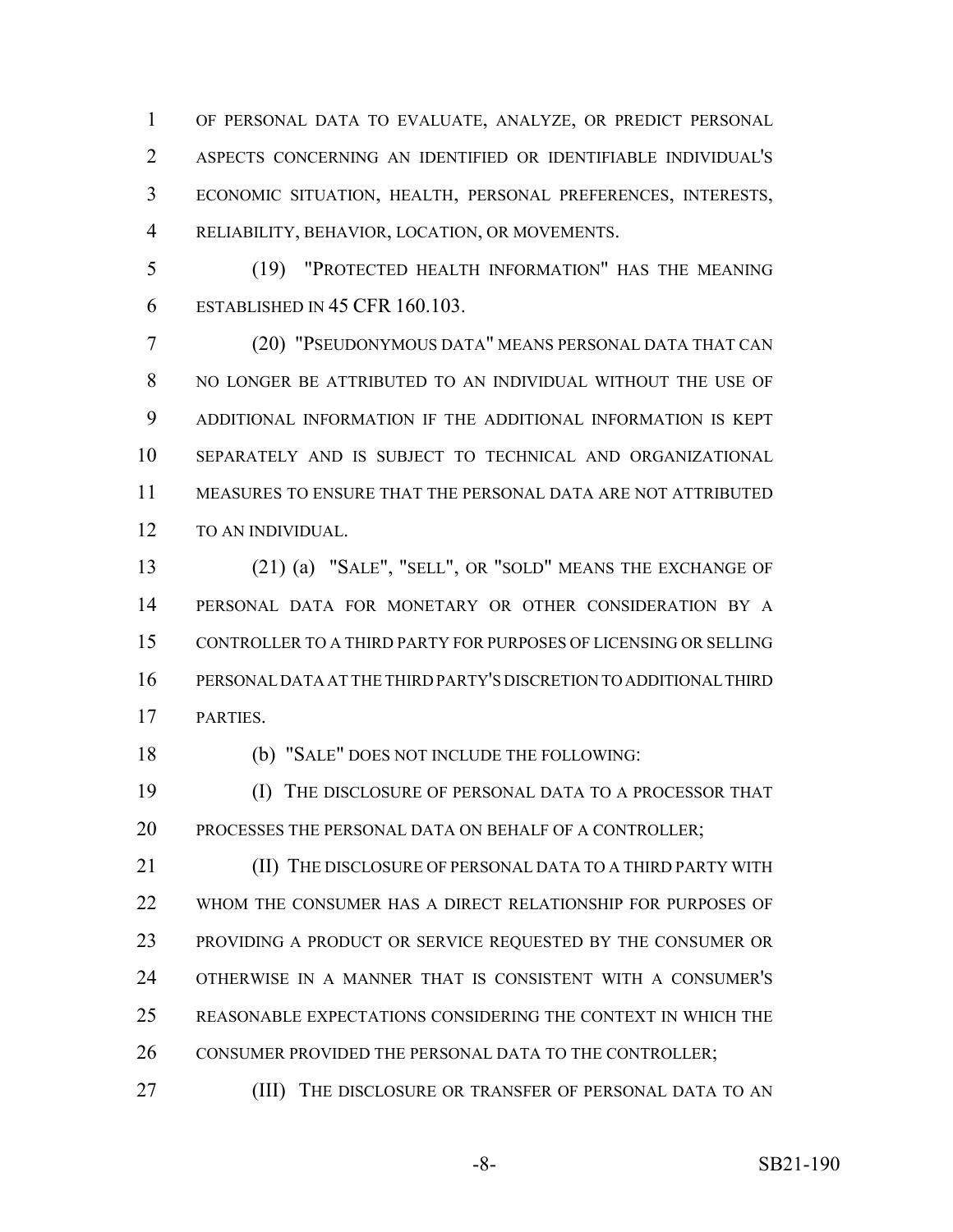AFFILIATE OF THE CONTROLLER; OR

 (IV) THE DISCLOSURE OR TRANSFER TO A THIRD PARTY OF PERSONAL DATA AS AN ASSET THAT IS PART OF A MERGER, ACQUISITION, BANKRUPTCY, OR OTHER TRANSACTION IN WHICH THE THIRD PARTY ASSUMES CONTROL OF ALL OR PART OF THE CONTROLLER'S ASSETS.

(22) "SENSITIVE DATA" MEANS:

 (a) PERSONAL DATA REVEALING RACIAL OR ETHNIC ORIGIN, RELIGIOUS BELIEFS, A MENTAL OR PHYSICAL HEALTH CONDITION OR DIAGNOSIS, SEX LIFE OR SEXUAL ORIENTATION, OR CITIZENSHIP OR CITIZENSHIP STATUS;

 (b) GENETIC OR BIOMETRIC DATA THAT MAY BE PROCESSED FOR 12 THE PURPOSE OF UNIQUELY IDENTIFYING AN INDIVIDUAL; OR

(c) THE PERSONAL DATA FROM A KNOWN CHILD.

(23) "STUDENT" MEANS AN INDIVIDUAL WHO:

 (a) IS AT LEAST THIRTEEN YEARS OF AGE AND LESS THAN EIGHTEEN YEARS OF AGE; AND

 (b) INTERACTS WITH A CONTROLLER IN CONNECTION WITH A FORMAL EDUCATIONAL SETTING.

(24) "TARGETED ADVERTISING":

 (a) MEANS DISPLAYING TO A CONSUMER AN ADVERTISEMENT THAT 21 IS SELECTED BASED ON PERSONAL DATA OBTAINED OR INFERRED OVER TIME FROM THE CONSUMER'S ACTIVITIES ACROSS NONAFFILIATED WEBSITES, APPLICATIONS, OR ONLINE SERVICES TO PREDICT CONSUMER PREFERENCES OR INTERESTS; AND

 (b) DOES NOT INCLUDE ADVERTISING TO A CONSUMER IN RESPONSE 26 TO THE CONSUMER'S REQUEST FOR INFORMATION OR FEEDBACK.

(25) "THIRD PARTY" MEANS A PERSON, PUBLIC AUTHORITY,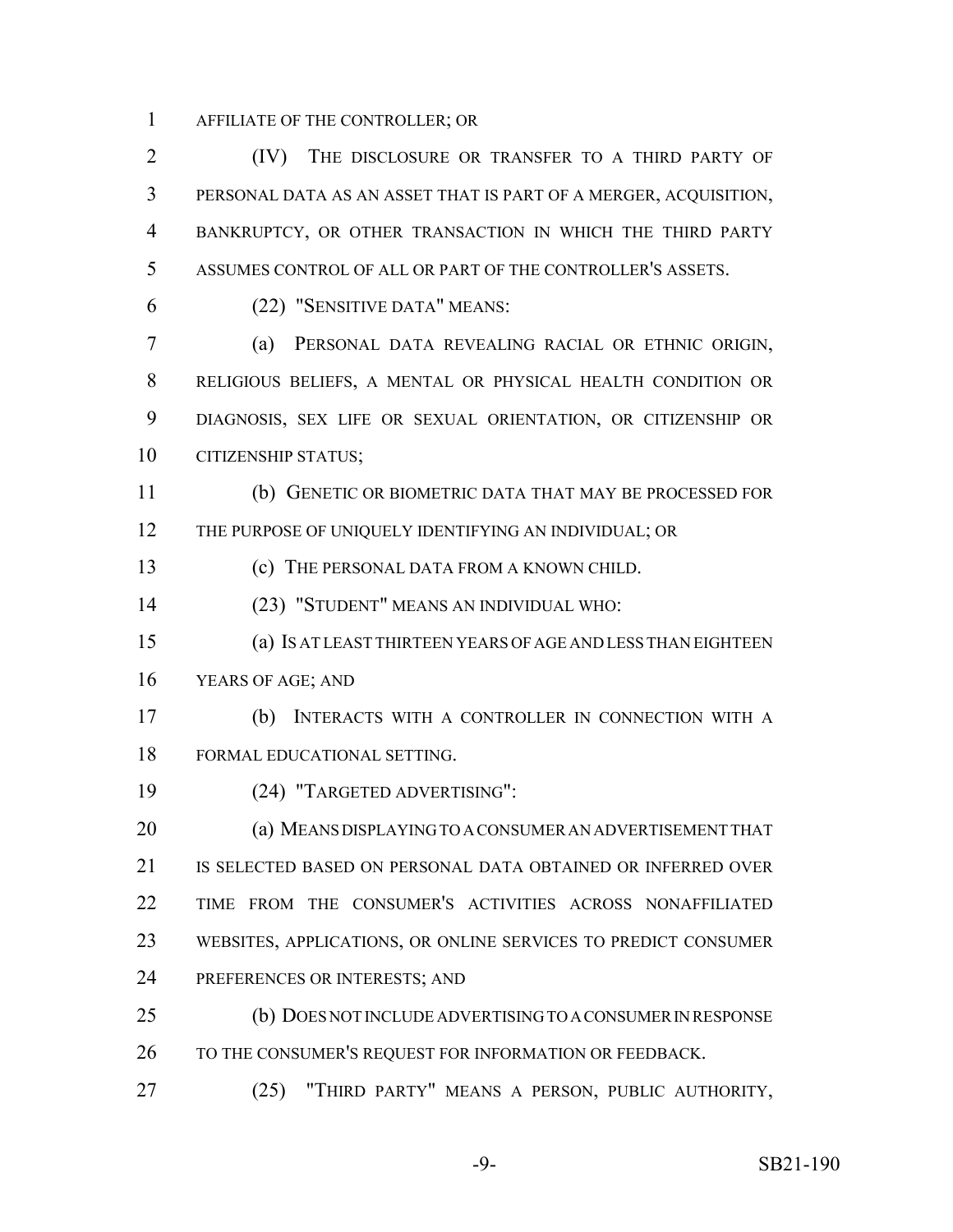AGENCY, OR BODY OTHER THAN A CONSUMER, CONTROLLER, PROCESSOR,

OR AFFILIATE OF THE PROCESSOR OR THE CONTROLLER.

 **6-1-1304. Applicability of part.** (1) EXCEPT AS SPECIFIED IN SUBSECTION (2) OF THIS SECTION, THIS PART 13 APPLIES TO A CONTROLLER THAT:

 (a) CONDUCTS BUSINESS IN COLORADO OR PRODUCES PRODUCTS OR SERVICES THAT ARE INTENTIONALLY TARGETED TO RESIDENTS OF COLORADO; AND

(b) SATISFIES ONE OR BOTH OF THE FOLLOWING THRESHOLDS:

 (I) CONTROLS OR PROCESSES THE PERSONAL DATA OF ONE 11 HUNDRED THOUSAND CONSUMERS OR MORE DURING A CALENDAR YEAR; OR

 (II) DERIVES REVENUE OR RECEIVES A DISCOUNT ON THE PRICE OF GOODS OR SERVICES FROM THE SALE OF PERSONAL DATA AND PROCESSES OR CONTROLS THE PERSONAL DATA OF TWENTY-FIVE THOUSAND CONSUMERS OR MORE.

(2) THIS PART 13 DOES NOT APPLY TO:

18 (a) PROTECTED HEALTH INFORMATION;

 (b) HEALTH CARE INFORMATION FOR PURPOSES OF PATIENT ACCESS 20 TO MEDICAL RECORDS PURSUANT TO PART 8 OF ARTICLE 1 OF TITLE 25;

 (c) PATIENT IDENTIFYING INFORMATION, AS DEFINED IN 42 CFR 22 2.11, FOR PURPOSES OF 42 CFR 2, ESTABLISHED PURSUANT TO 42 U.S.C. SEC. 290dd-2;

24 (d) IDENTIFIABLE PRIVATE INFORMATION, AS DEFINED IN 45 CFR 25 46.102, FOR PURPOSES OF THE FEDERAL POLICY FOR THE PROTECTION OF HUMAN SUBJECTS PURSUANT TO 45 CFR 46; IDENTIFIABLE PRIVATE INFORMATION THAT IS OTHERWISE INFORMATION COLLECTED AS PART OF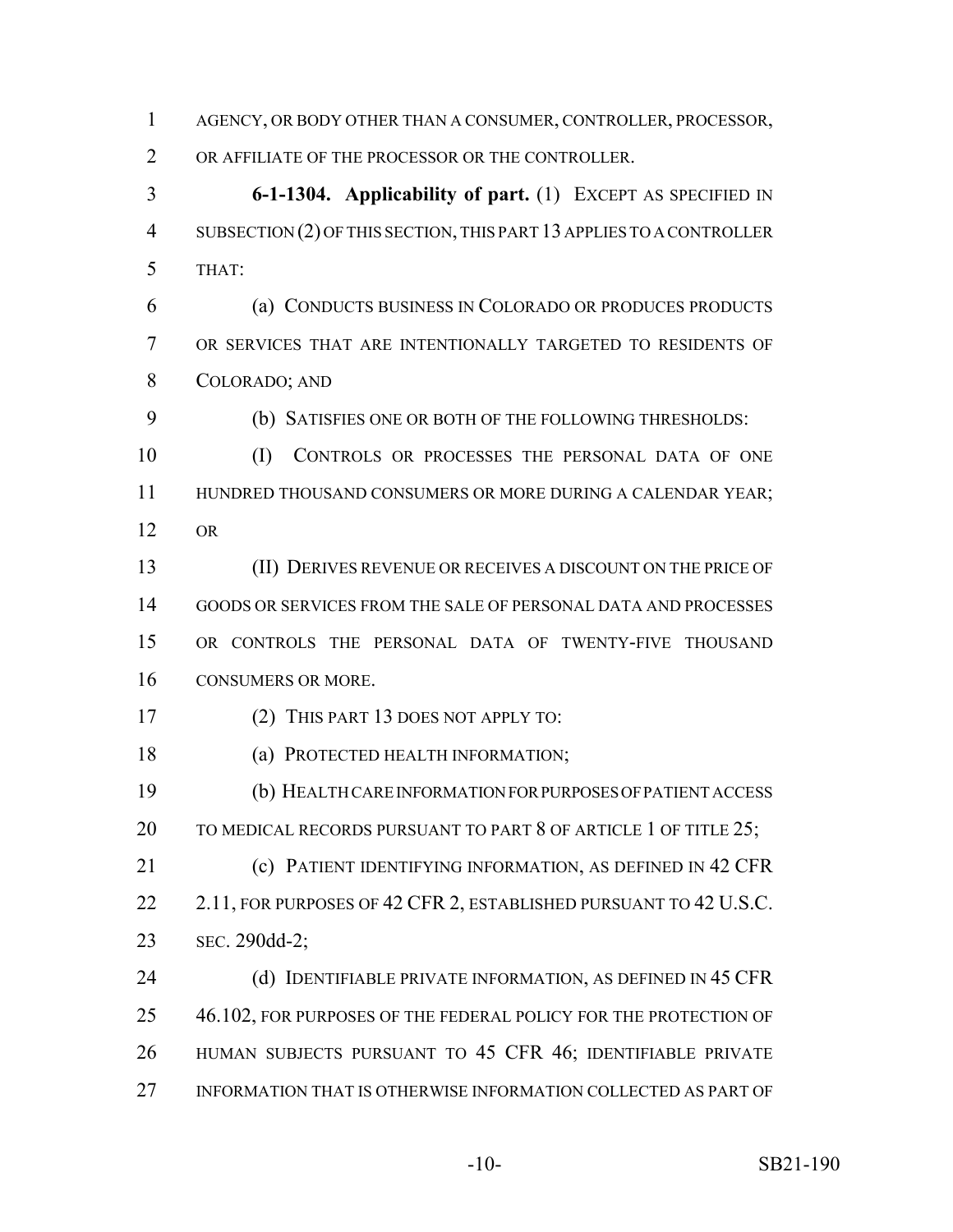HUMAN SUBJECTS RESEARCH PURSUANT TO THE GOOD CLINICAL PRACTICE GUIDELINES ISSUED BY THE INTERNATIONAL COUNCIL FOR HARMONISATION OF TECHNICAL REQUIREMENTS FOR PHARMACEUTICALS FOR HUMAN USE OR THE PROTECTION OF HUMAN SUBJECTS UNDER 21CFR 50 AND 56; OR PERSONAL DATA USED OR SHARED IN RESEARCH CONDUCTED IN ACCORDANCE WITH ONE OF MORE OF THE CATEGORIES SET 7 FORTH IN THIS SUBSECTION  $(2)(d)$ ;

 (e) INFORMATION AND DOCUMENTS CREATED FOR PURPOSES OF HIPAA AND ITS IMPLEMENTING REGULATIONS;

10 (f) PATIENT SAFETY WORK PRODUCT, AS DEFINED IN 42 CFR 3.20, FOR PURPOSES OF PATIENT SAFETY IMPROVEMENT PURSUANT TO 42 CFR 3, ESTABLISHED PURSUANT TO 42 U.S.C. SECS. 299b-21 TO 299b-26;

(g) INFORMATION THAT IS:

 (I) DE-IDENTIFIED IN ACCORDANCE WITH THE REQUIREMENTS FOR DE-IDENTIFICATION SET FORTH IN 45 CFR 164; AND

 (II) DERIVED FROM ANY OF THE HEALTH-CARE-RELATED INFORMATION DESCRIBED IN THIS SECTION.

 (h) INFORMATION MAINTAINED IN THE SAME MANNER AS 19 INFORMATION UNDER SUBSECTIONS  $(2)(a)$  to  $(2)(g)$  of this section by:

**(I) A COVERED ENTITY OR BUSINESS ASSOCIATE;** 

**(II) A HEALTH CARE FACILITY OR HEALTH CARE PROVIDER; OR** 

**(III)** A PROGRAM OF A QUALIFIED SERVICE ORGANIZATION AS DEFINED IN 42 CFR 2.11;

24 (i) (I) EXCEPT AS PROVIDED IN SUBSECTION  $(2)(i)(II)$  OF THIS SECTION, AN ACTIVITY INVOLVING THE COLLECTION, MAINTENANCE, DISCLOSURE, SALE, COMMUNICATION, OR USE OF ANY PERSONAL DATA BEARING ON A CONSUMER'S CREDITWORTHINESS, CREDIT STANDING,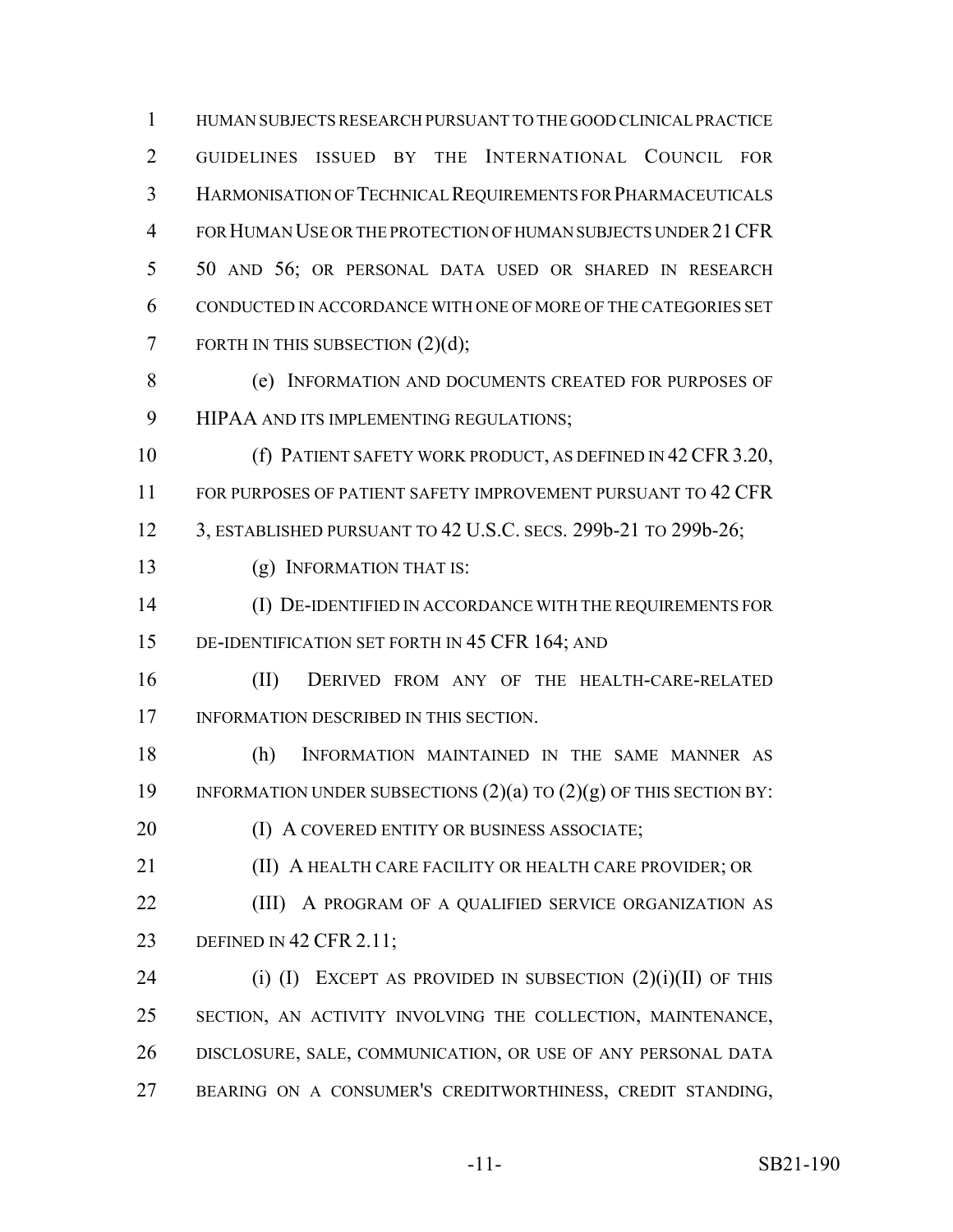CREDIT CAPACITY, CHARACTER, GENERAL REPUTATION, PERSONAL CHARACTERISTICS, OR MODE OF LIVING BY A CONSUMER REPORTING AGENCY AS DEFINED IN 15 U.S.C. SEC. 1681a (f); BY A FURNISHER OF INFORMATION AS SET FORTH IN 15 U.S.C. SEC. 1681s-2 THAT PROVIDES INFORMATION FOR USE IN A CONSUMER REPORT, AS DEFINED IN 15 U.S.C. SEC. 1681a (d); OR BY A USER OF A CONSUMER REPORT AS SET FORTH IN 15 U.S.C. SEC. 1681b.

8 (II) THIS SUBSECTION (2)(i) APPLIES ONLY TO THE EXTENT THAT THE ACTIVITY IS REGULATED BY THE FEDERAL "FAIR CREDIT REPORTING ACT", 15 U.S.C. SEC. 1681 ET SEQ., AS AMENDED, AND THE PERSONAL DATA ARE NOT COLLECTED, MAINTAINED, DISCLOSED, SOLD, COMMUNICATED, OR USED EXCEPT AS AUTHORIZED BY THE FEDERAL "FAIR CREDIT REPORTING ACT", AS AMENDED.

(j) PERSONAL DATA:

 (I) COLLECTED AND MAINTAINED FOR PURPOSES OF ARTICLE 22 OF TITLE 10;

 (II) COLLECTED, PROCESSED, SOLD, OR DISCLOSED PURSUANT TO THE FEDERAL "GRAMM-LEACH-BLILEY ACT", 15 U.S.C. SEC. 6801 ET SEQ., AS AMENDED, AND IMPLEMENTING REGULATIONS, IF THE COLLECTION, PROCESSING, SALE, OR DISCLOSURE IS IN COMPLIANCE WITH 21 THAT LAW;

 (III) COLLECTED, PROCESSED, SOLD, OR DISCLOSED PURSUANT TO THE FEDERAL "DRIVER'S PRIVACY PROTECTION ACT OF 1994", 18 U.S.C. SEC. 2721 ET SEQ., AS AMENDED, IF THE COLLECTION, PROCESSING, SALE, OR DISCLOSURE IS REGULATED BY THAT LAW;

 (IV) REGULATED BY THE FEDERAL "CHILDREN'S ONLINE PRIVACY PROTECTION ACT OF 1998", 15 U.S.C. SECS. 6501 TO 6506, AS AMENDED,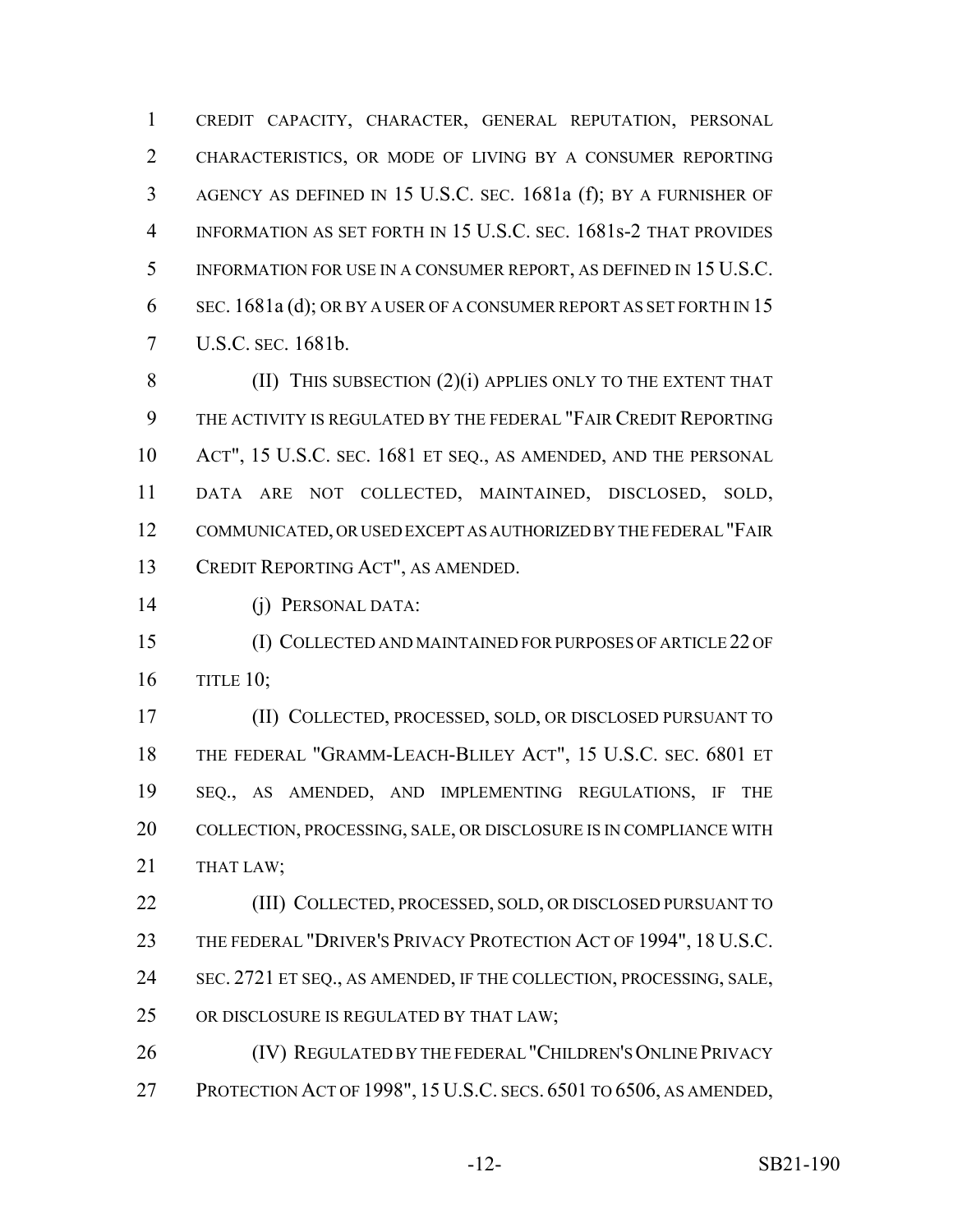IF COLLECTED, PROCESSED, AND MAINTAINED IN COMPLIANCE WITH THAT LAW; OR

 (V) REGULATED BY THE FEDERAL "FAMILY EDUCATIONAL RIGHTS AND PRIVACY ACT OF 1974", 20U.S.C. SEC. 1232g ET SEQ., AS AMENDED, AND ITS IMPLEMENTING REGULATIONS;

(k) DATA MAINTAINED FOR EMPLOYMENT RECORDS PURPOSES;

 (l) INFORMATION USED AND DISCLOSED IN COMPLIANCE WITH 45 CFR 164.512; OR

 (m) A FINANCIAL INSTITUTION OR AN AFFILIATE OF A FINANCIAL 10 INSTITUTION THAT IS SUBJECT TO THE FEDERAL "GRAMM-LEACH-BLILEY ACT", 15 U.S.C. SEC. 6801 ET SEQ., AS AMENDED, AND IMPLEMENTING REGULATIONS.

 (3) THE OBLIGATIONS IMPOSED ON CONTROLLERS OR PROCESSORS UNDER THIS PART 13 DO NOT:

(a) RESTRICT A CONTROLLER'S OR PROCESSOR'S ABILITY TO:

 (I) COMPLY WITH FEDERAL, STATE, OR LOCAL LAWS, RULES, OR REGULATIONS;

 (II) COMPLY WITH A CIVIL, CRIMINAL, OR REGULATORY INQUIRY, INVESTIGATION, SUBPOENA, OR SUMMONS BY FEDERAL, STATE, LOCAL, OR 20 OTHER GOVERNMENTAL AUTHORITIES;

 (III) COOPERATE WITH LAW ENFORCEMENT AGENCIES CONCERNING CONDUCT OR ACTIVITY THAT THE CONTROLLER OR PROCESSOR REASONABLY AND IN GOOD FAITH BELIEVES MAY VIOLATE FEDERAL, STATE, OR LOCAL LAW;

 (IV) INVESTIGATE, EXERCISE, PREPARE FOR, OR DEFEND LEGAL CLAIMS;

27 (V) CONDUCT INTERNAL RESEARCH TO IMPROVE, REPAIR, OR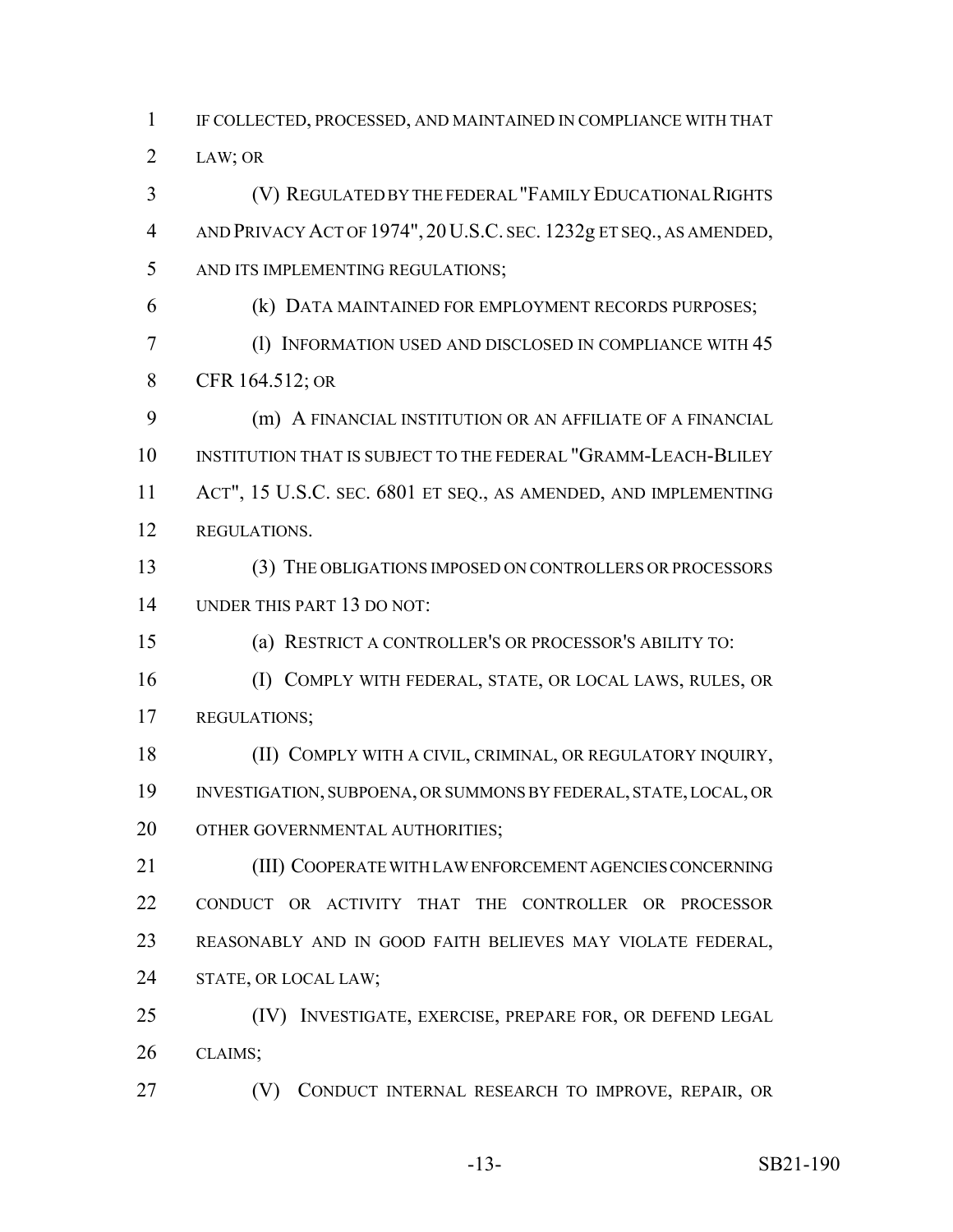DEVELOP PRODUCTS, SERVICES, OR TECHNOLOGY;

 (VI) IDENTIFY AND REPAIR TECHNICAL ERRORS THAT IMPAIR EXISTING OR INTENDED FUNCTIONALITY;

 (VII) PERFORM INTERNAL OPERATIONS THAT ARE REASONABLY ALIGNED WITH THE EXPECTATIONS OF THE CONSUMER BASED ON THE CONSUMER'S EXISTING RELATIONSHIP WITH THE CONTROLLER;

 (VIII) PROVIDE A PRODUCT OR SERVICE SPECIFICALLY REQUESTED BY A CONSUMER, PERFORM A CONTRACT TO WHICH THE CONSUMER IS A PARTY, OR TAKE STEPS AT THE REQUEST OF THE CONSUMER PRIOR TO ENTERING INTO A CONTRACT;

11 (IX) PROTECT THE VITAL INTERESTS OF THE CONSUMER OR OF ANOTHER INDIVIDUAL;

 (X) PREVENT, DETECT, PROTECT AGAINST, OR RESPOND TO SECURITY INCIDENTS, IDENTITY THEFT, FRAUD, HARASSMENT, OR MALICIOUS, DECEPTIVE, OR ILLEGAL ACTIVITY; PRESERVE THE INTEGRITY OR SECURITY OF SYSTEMS; OR INVESTIGATE, REPORT, OR PROSECUTE THOSE RESPONSIBLE FOR ANY SUCH ACTION;

 (XI) PROCESS PERSONAL DATA FOR REASONS OF PUBLIC INTEREST IN THE AREA OF PUBLIC HEALTH, BUT SOLELY TO THE EXTENT THAT THE PROCESSING:

 (A) IS SUBJECT TO SUITABLE AND SPECIFIC MEASURES TO SAFEGUARD THE RIGHTS OF THE CONSUMER WHOSE PERSONAL DATA ARE PROCESSED; AND

 (B) IS UNDER THE RESPONSIBILITY OF A PROFESSIONAL SUBJECT TO CONFIDENTIALITY OBLIGATIONS UNDER FEDERAL, STATE, OR LOCAL LAW; (XII) ASSIST ANOTHER PERSON WITH ANY OF THE ACTIVITIES SET 27 FORTH IN THIS SUBSECTION (3);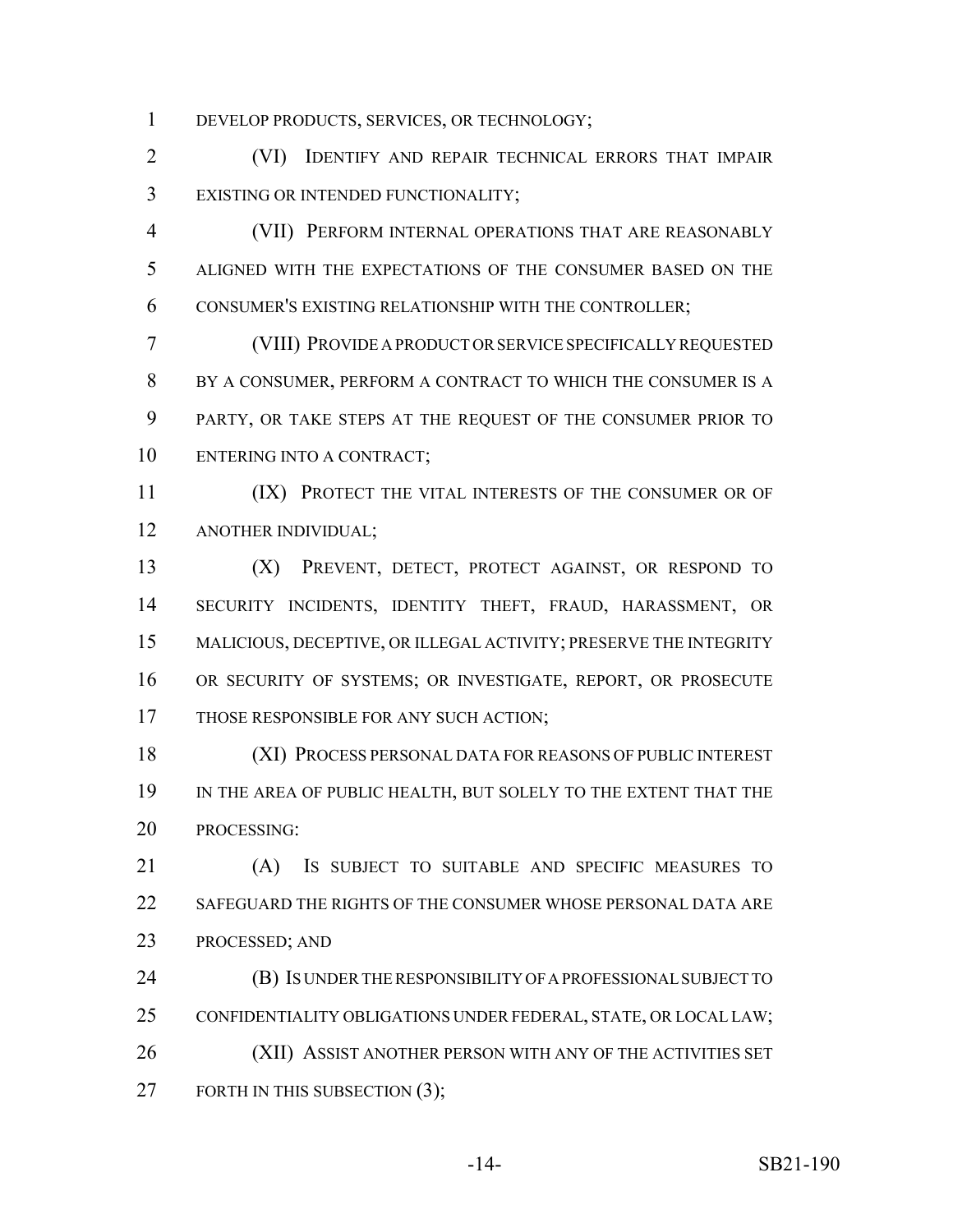(b) APPLY WHERE COMPLIANCE BY THE CONTROLLER OR PROCESSOR WITH THIS PART 13 WOULD VIOLATE AN EVIDENTIARY PRIVILEGE UNDER COLORADO LAW;

 (c) PREVENT A CONTROLLER OR PROCESSOR FROM PROVIDING PERSONAL DATA CONCERNING A CONSUMER TO A PERSON COVERED BY AN EVIDENTIARY PRIVILEGE UNDER COLORADO LAW AS PART OF A PRIVILEGED COMMUNICATION;

8 (d) ADVERSELY AFFECT THE RIGHTS OR FREEDOMS OF ANY PERSONS; AND

 (e) APPLY TO THE PROCESSING OF PERSONAL DATA BY AN INDIVIDUAL IN THE COURSE OF A PURELY PERSONAL OR HOUSEHOLD ACTIVITY.

 (4) (a) A CONTROLLER OR PROCESSOR THAT DISCLOSES PERSONAL DATA TO ANOTHER CONTROLLER OR PROCESSOR IN COMPLIANCE WITH THIS PART 13 DOES NOT VIOLATE THIS PART 13 IF THE RECIPIENT PROCESSES THE PERSONAL DATA IN VIOLATION OF THIS PART 13, AND, AT THE TIME OF DISCLOSING THE PERSONAL DATA, THE DISCLOSING CONTROLLER OR PROCESSOR DID NOT HAVE ACTUAL KNOWLEDGE THAT THE RECIPIENT INTENDED TO COMMIT A VIOLATION.

 (b) A CONTROLLER OR PROCESSOR RECEIVING PERSONAL DATA FROM A CONTROLLER OR PROCESSOR IN COMPLIANCE WITH THIS PART 13 22 AS SPECIFIED IN SUBSECTION  $(4)(a)$  of this section does not violate THIS PART 13 IF THE CONTROLLER OR PROCESSOR FROM WHICH IT RECEIVES THE PERSONAL DATA FAILS TO COMPLY WITH APPLICABLE OBLIGATIONS UNDER THIS PART 13.

 (5) PERSONAL DATA THAT ARE PROCESSED BY A CONTROLLER PURSUANT TO THIS SECTION: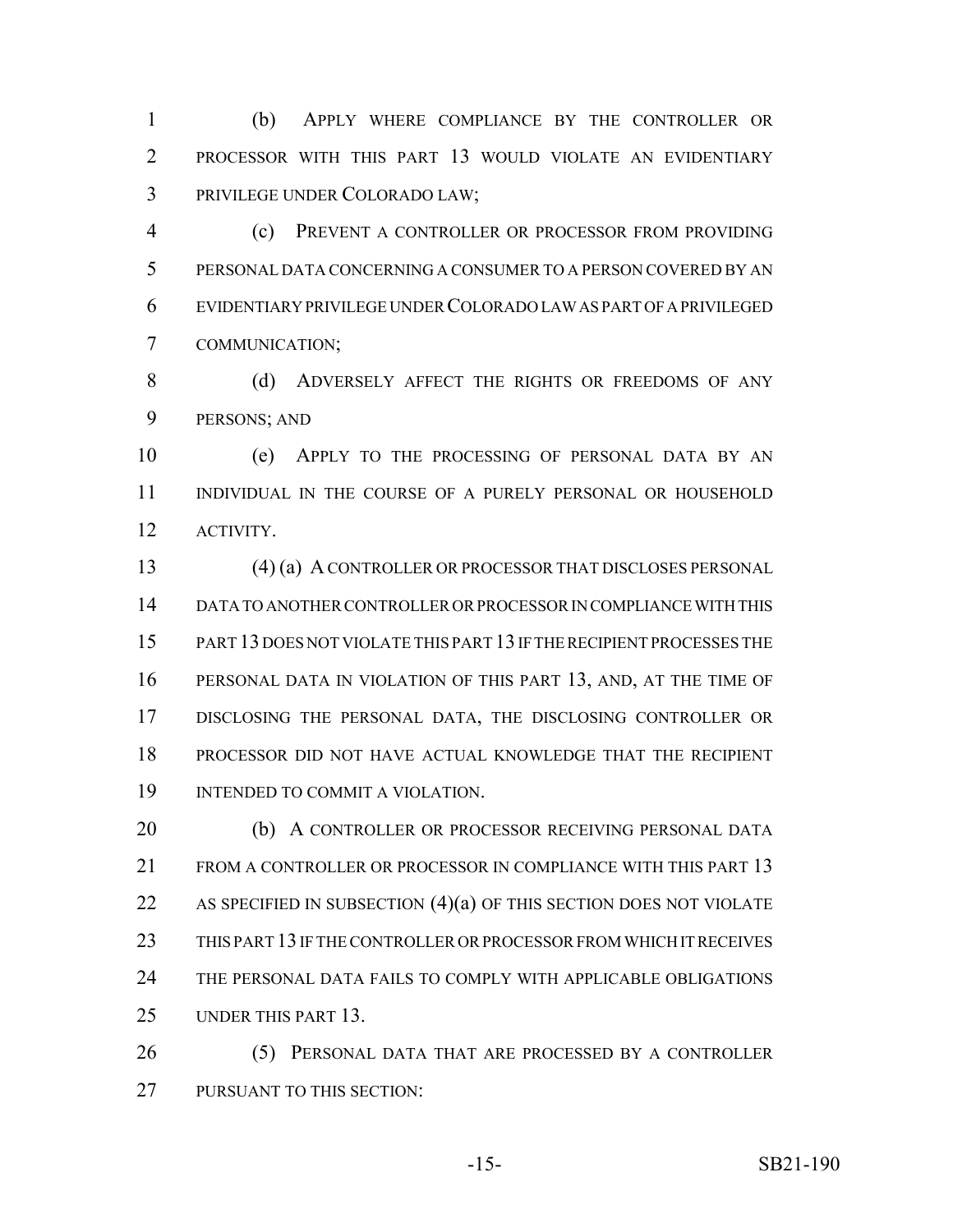(a) SHALL NOT BE PROCESSED FOR ANY PURPOSE OTHER THAN THOSE EXPRESSLY LISTED IN THIS SECTION; AND

 (b) SHALL BE PROCESSED SOLELY TO THE EXTENT THAT THE PROCESSING IS NECESSARY, REASONABLE, AND PROPORTIONATE TO THE SPECIFIC PURPOSE OR PURPOSES LISTED IN THIS SECTION.

 (6) IF A CONTROLLER PROCESSES PERSONAL DATA PURSUANT TO AN EXEMPTION IN THIS SECTION, THE CONTROLLER BEARS THE BURDEN OF DEMONSTRATING THAT THE PROCESSING QUALIFIES FOR THE EXEMPTION AND COMPLIES WITH THE REQUIREMENTS IN SUBSECTION (5) OF THIS SECTION.

 **6-1-1305. Responsibility according to role.** (1) A CONTROLLER SHALL MEET THE OBLIGATIONS ESTABLISHED UNDER THIS PART 13. A CONTROLLER DOES NOT AVOID AN OBLIGATION BY DELEGATING PROCESSING TO A PROCESSOR.

 (2) A PROCESSOR SHALL ADHERE TO THE INSTRUCTIONS OF THE CONTROLLER AND ASSIST THE CONTROLLER TO MEET ITS OBLIGATIONS UNDER THIS PART 13.

 (3) PROCESSING BY A PROCESSOR MUST BE GOVERNED BY A BINDING CONTRACT BETWEEN THE CONTROLLER AND THE PROCESSOR THAT SETS OUT THE PROCESSING INSTRUCTIONS TO WHICH THE PROCESSOR 21 IS BOUND.

 (4) IF A PROCESSOR BEGINS, ALONE OR JOINTLY WITH OTHERS, DETERMINING THE PURPOSES AND MEANS OF THE PROCESSING OF PERSONAL DATA, IT IS A CONTROLLER WITH RESPECT TO THE PROCESSING. **6-1-1306. Consumer personal data rights.** (1) CONSUMERS MAY EXERCISE THE FOLLOWING RIGHTS BY SUBMITTING A REQUEST, AT ANY

TIME, TO A CONTROLLER THAT SPECIFIES WHICH RIGHTS THE CONSUMER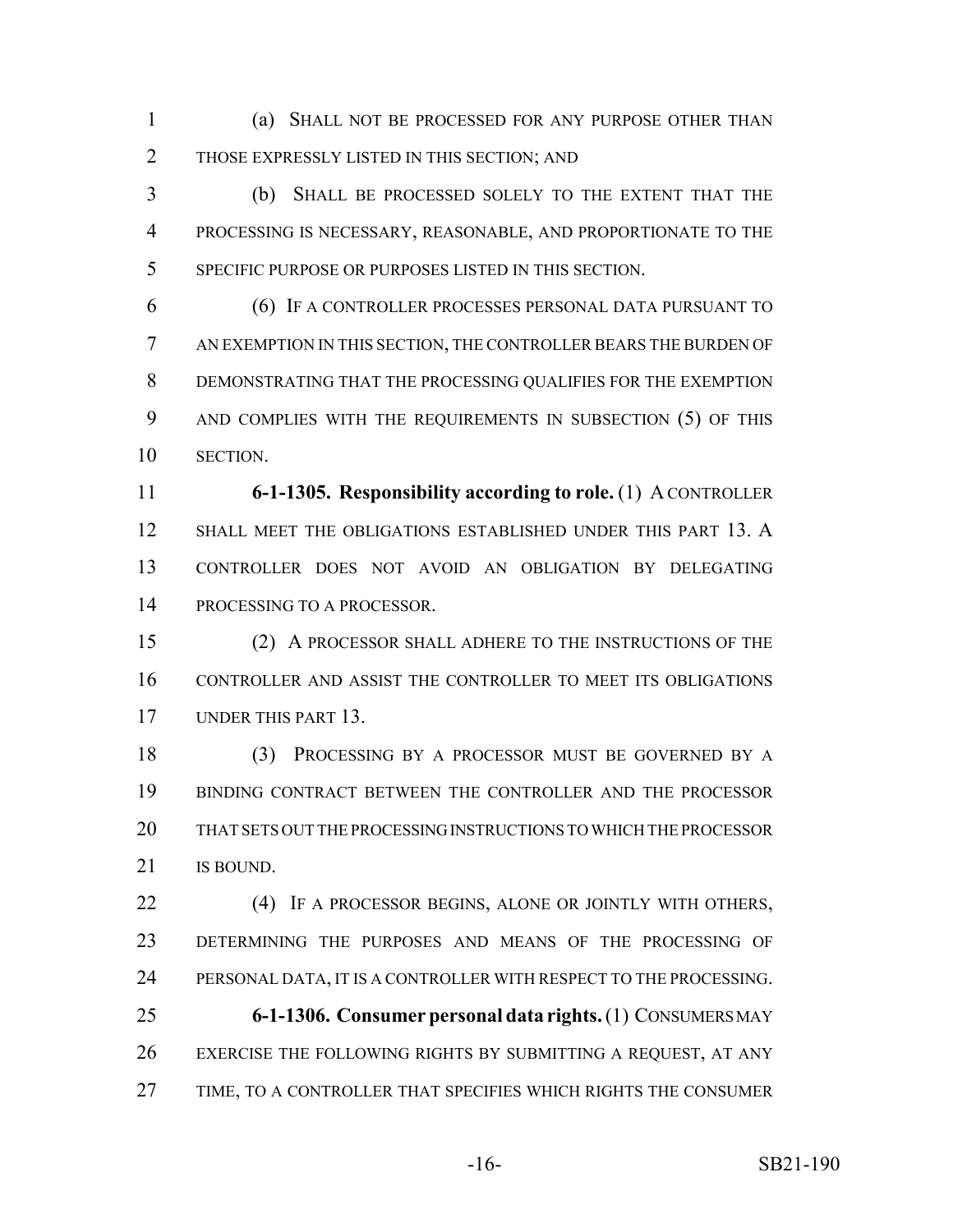WISHES TO EXERCISE:

 (a) **Right to opt out.** (I) A CONSUMER HAS THE RIGHT TO OPT OUT OF THE PROCESSING OF PERSONAL DATA CONCERNING THE CONSUMER.

 (II) A CONSUMER MAY AUTHORIZE ANOTHER PERSON, ACTING ON THE CONSUMER'S BEHALF, TO OPT OUT OF THE PROCESSING OF THE CONSUMER'S PERSONAL DATA FOR PURPOSES OF TARGETED ADVERTISING 7 OR THE SALE OF THE CONSUMER'S PERSONAL DATA. A CONTROLLER SHALL COMPLY WITH AN OPT-OUT REQUEST RECEIVED FROM A PERSON AUTHORIZED BY THE CONSUMER TO ACT ON THE CONSUMER'S BEHALF IF THE CONTROLLER IS ABLE TO AUTHENTICATE, WITH REASONABLE EFFORT, THE IDENTITY OF THE CONSUMER AND THE AUTHORIZED AGENT'S 12 AUTHORITY TO ACT ON THE CONSUMER'S BEHALF.

 (b) **Right of access.** A CONSUMER HAS THE RIGHT TO CONFIRM WHETHER A CONTROLLER IS PROCESSING PERSONAL DATA CONCERNING THE CONSUMER AND TO ACCESS THE CONSUMER'S PERSONAL DATA.

 (c) **Right to correction.** A CONSUMER HAS THE RIGHT TO CORRECT 17 INACCURATE PERSONAL DATA COLLECTED FROM THE CONSUMER.

 (d) **Right to deletion.** A CONSUMER HAS THE RIGHT TO DELETE PERSONAL DATA CONCERNING THE CONSUMER.

 (e) **Right to data portability.** WHEN EXERCISING THE RIGHT TO 21 ACCESS PERSONAL DATA PURSUANT TO SUBSECTION (1)(b) OF THIS 22 SECTION, A CONSUMER HAS THE RIGHT TO OBTAIN THE PERSONAL DATA IN 23 A PORTABLE AND, TO THE EXTENT TECHNICALLY FEASIBLE, READILY USABLE FORMAT THAT ALLOWS THE CONSUMER TO TRANSMIT THE DATA TO ANOTHER ENTITY WITHOUT HINDRANCE. A CONSUMER MAY EXERCISE THIS RIGHT NO MORE THAN TWO TIMES PER CALENDAR YEAR.

(2) **Notifying third parties of consumer requests.** A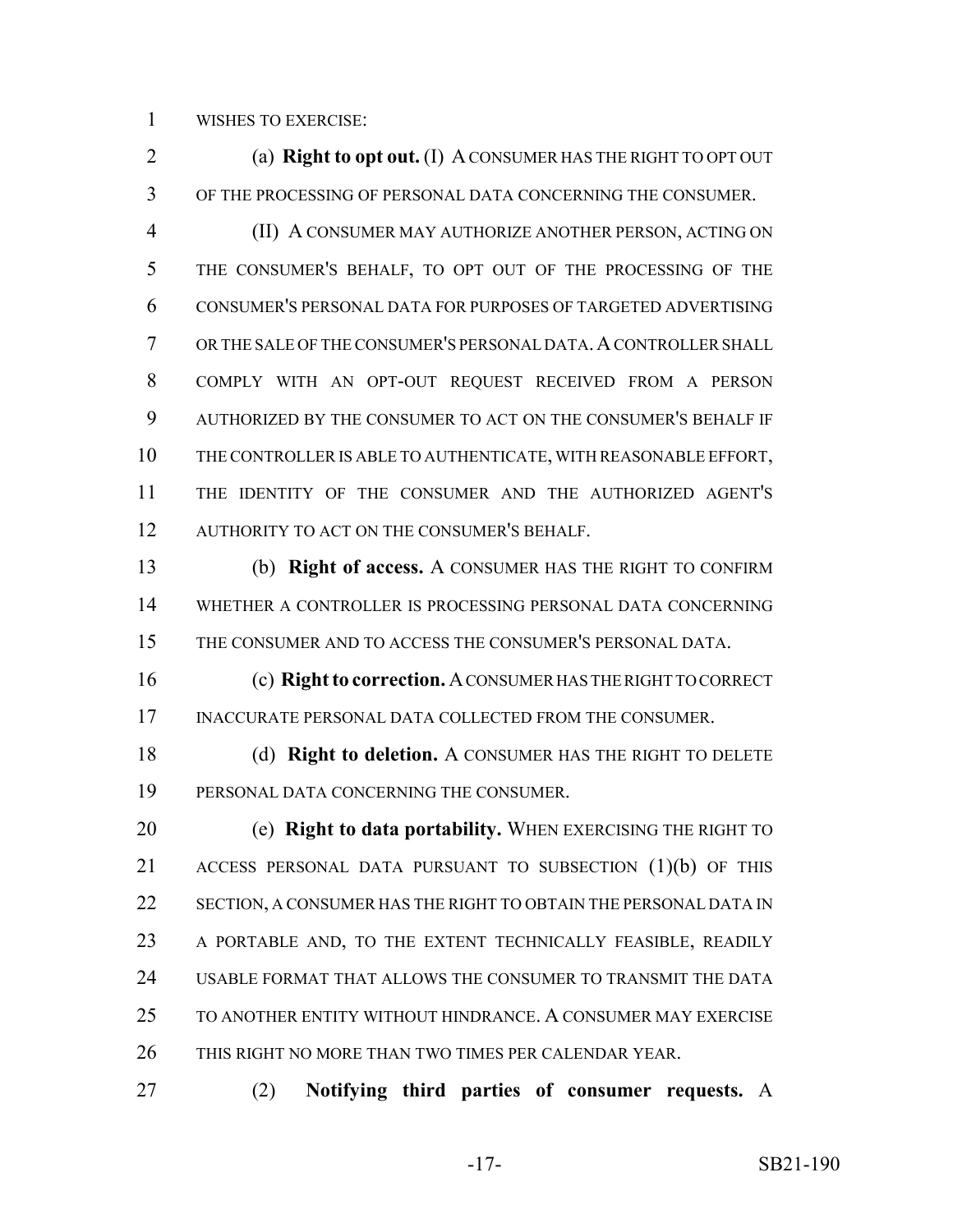CONTROLLER SHALL TAKE REASONABLE STEPS TO COMMUNICATE A CONSUMER'S REQUEST TO OPT OUT OF THE PROCESSING OF PERSONAL DATA OR TO ACCESS, CORRECT, DELETE, OR OBTAIN PERSONAL DATA IN A PORTABLE FORMAT UNDER SUBSECTION (1) OF THIS SECTION TO EACH THIRD PARTY TO WHOM THE CONTROLLER DISCLOSED THE PERSONAL DATA WITHIN ONE YEAR PRECEDING THE CONSUMER'S REQUEST UNLESS THIS PROVES FUNCTIONALLY IMPRACTICAL OR TECHNICALLY INFEASIBLE OR INVOLVES DISPROPORTIONATE EFFORT.

 (3) **Responding to consumer requests.** (a) A CONTROLLER SHALL INFORM A CONSUMER OF ANY ACTION TAKEN ON A REQUEST UNDER 11 SUBSECTION (1) OF THIS SECTION WITHOUT UNDUE DELAY AND, IN ANY EVENT, WITHIN FORTY-FIVE DAYS AFTER RECEIPT OF THE REQUEST. THE CONTROLLER MAY EXTEND THE FORTY-FIVE-DAY PERIOD BY FORTY-FIVE ADDITIONAL DAYS WHERE REASONABLY NECESSARY, TAKING INTO ACCOUNT THE COMPLEXITY AND NUMBER OF THE REQUESTS. THE CONTROLLER SHALL INFORM THE CONSUMER OF AN EXTENSION WITHIN FORTY-FIVE DAYS AFTER RECEIPT OF THE REQUEST, TOGETHER WITH THE REASONS FOR THE DELAY.

 (b) IF A CONTROLLER DOES NOT TAKE ACTION ON THE REQUEST OF A CONSUMER, THE CONTROLLER SHALL INFORM THE CONSUMER, WITHOUT UNDUE DELAY AND, AT THE LATEST, WITHIN FORTY-FIVE DAYS AFTER 22 RECEIPT OF THE REQUEST, OF THE REASONS FOR NOT TAKING ACTION AND INSTRUCTIONS FOR HOW TO APPEAL THE DECISION WITH THE CONTROLLER 24 AS DESCRIBED IN SUBSECTION (4) OF THIS SECTION.

 (c) UPON REQUEST, A CONTROLLER SHALL PROVIDE TO THE CONSUMER THE INFORMATION SPECIFIED IN THIS SECTION FREE OF CHARGE; EXCEPT THAT, FOR A SECOND OR SUBSEQUENT REQUEST WITHIN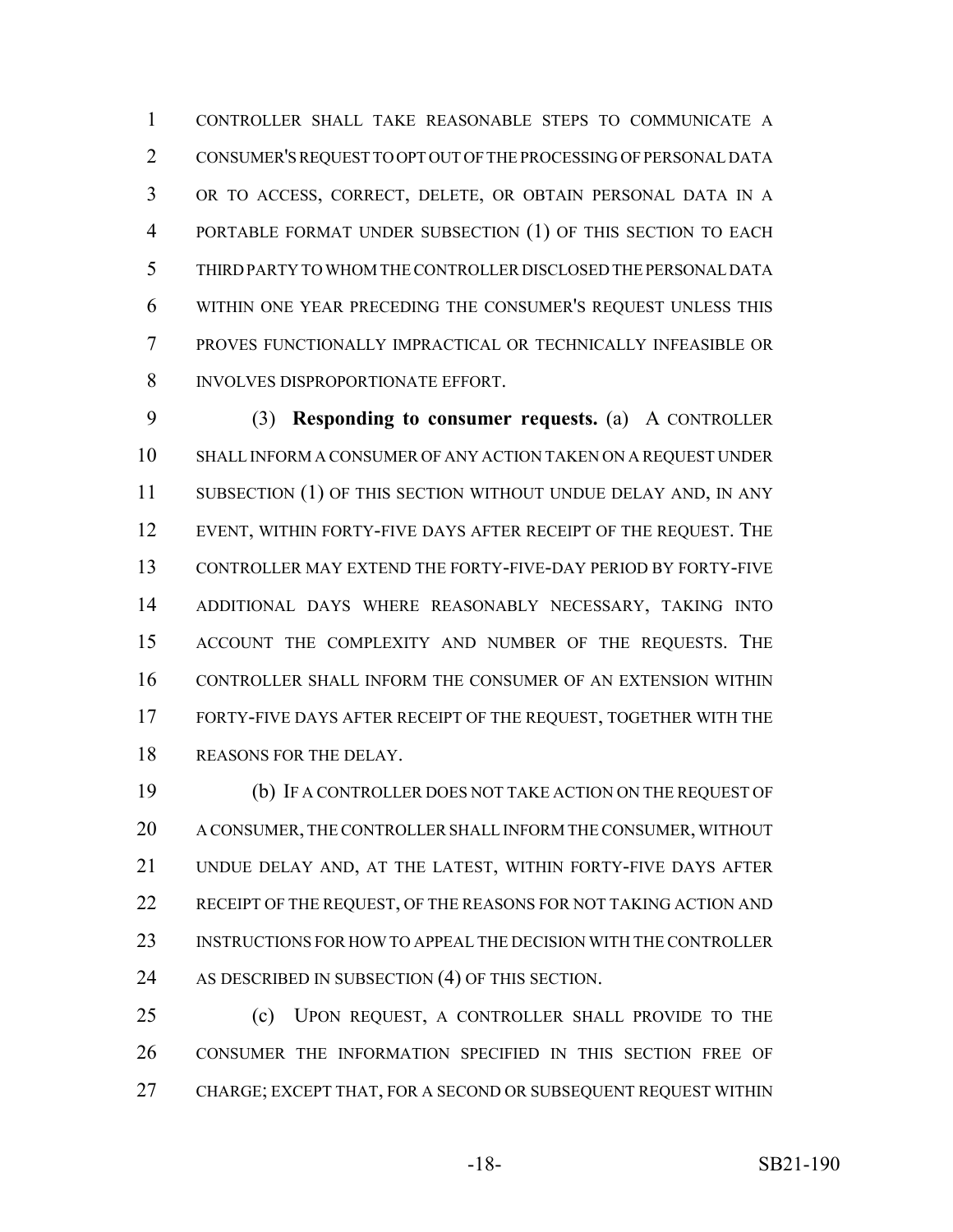A TWELVE-MONTH PERIOD, THE CONTROLLER MAY CHARGE AN AMOUNT CALCULATED IN THE MANNER SPECIFIED IN SECTION 24-72-205 (5)(a).

3 (d) A CONTROLLER IS NOT REQUIRED TO COMPLY WITH A REQUEST TO EXERCISE ANY OF THE RIGHTS UNDER SUBSECTION (1) OF THIS SECTION IF THE CONTROLLER IS UNABLE TO AUTHENTICATE THE REQUEST USING COMMERCIALLY REASONABLE EFFORTS, IN WHICH CASE THE CONTROLLER MAY REQUEST THE PROVISION OF ADDITIONAL INFORMATION REASONABLY NECESSARY TO AUTHENTICATE THE REQUEST.

 (4) (a) A CONTROLLER SHALL ESTABLISH AN INTERNAL PROCESS WHEREBY CONSUMERS MAY APPEAL A REFUSAL TO TAKE ACTION ON A REQUEST TO EXERCISE ANY OF THE RIGHTS UNDER SUBSECTION (1) OF THIS SECTION WITHIN A REASONABLE PERIOD AFTER THE CONSUMER'S RECEIPT OF THE NOTICE SENT BY THE CONTROLLER UNDER SUBSECTION (3)(b) OF THIS SECTION.THE APPEAL PROCESS MUST BE CONSPICUOUSLY AVAILABLE AND AS EASY TO USE AS THE PROCESS FOR SUBMITTING A REQUEST UNDER THIS SECTION.

 (b) WITHIN FORTY-FIVE DAYS AFTER RECEIPT OF AN APPEAL, A CONTROLLER SHALL INFORM THE CONSUMER OF ANY ACTION TAKEN OR NOT TAKEN IN RESPONSE TO THE APPEAL, ALONG WITH A WRITTEN EXPLANATION OF THE REASONS IN SUPPORT OF THE RESPONSE. THE CONTROLLER MAY EXTEND THE FORTY-FIVE-DAY PERIOD BY SIXTY ADDITIONAL DAYS WHERE REASONABLY NECESSARY, TAKING INTO ACCOUNT THE COMPLEXITY AND NUMBER OF REQUESTS SERVING AS THE BASIS FOR THE APPEAL. THE CONTROLLER SHALL INFORM THE CONSUMER OF AN EXTENSION WITHIN FORTY-FIVE DAYS AFTER RECEIPT OF THE APPEAL, TOGETHER WITH THE REASONS FOR THE DELAY.

(c) THE CONTROLLER SHALL INFORM THE CONSUMER OF THE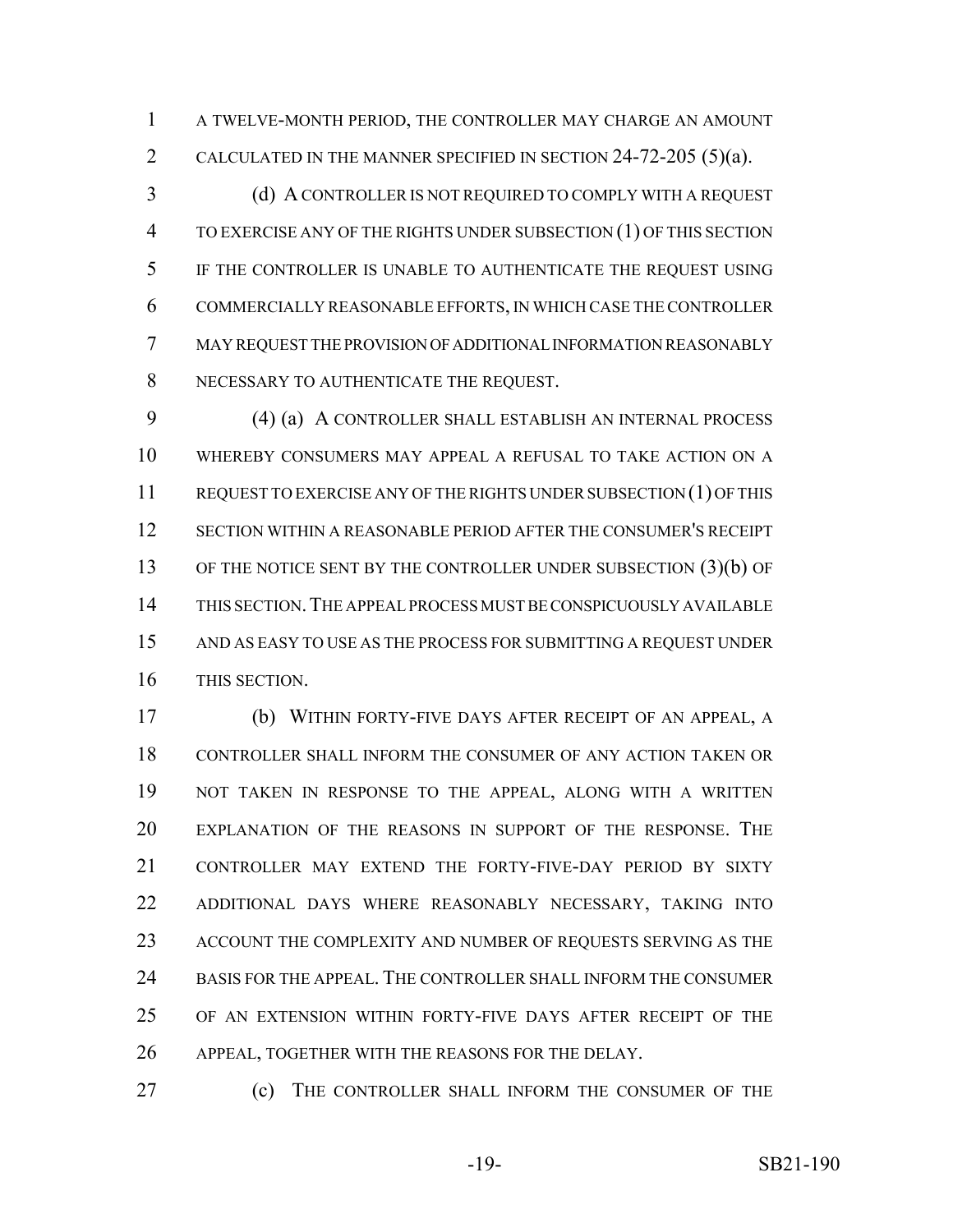CONSUMER'S ABILITY TO CONTACT THE ATTORNEY GENERAL IF THE CONSUMER HAS CONCERNS ABOUT THE RESULT OF THE APPEAL.

 **6-1-1307. Processing de-identified data or pseudonymous data.** (1) THIS PART 13 DOES NOT REQUIRE A CONTROLLER OR PROCESSOR TO DO ANY OF THE FOLLOWING SOLELY FOR PURPOSES OF COMPLYING WITH THIS PART 13:

(a) REIDENTIFY DE-IDENTIFIED DATA;

 (b) COMPLY WITH AN AUTHENTICATED CONSUMER REQUEST TO ACCESS, CORRECT, DELETE, OR PROVIDE PERSONAL DATA IN A PORTABLE FORMAT PURSUANT TO SECTION 6-1-1306 (1), IF ALL OF THE FOLLOWING ARE TRUE:

 (I) (A) THE CONTROLLER IS NOT REASONABLY CAPABLE OF ASSOCIATING THE REQUEST WITH THE PERSONAL DATA; OR

 (B) IT WOULD BE UNREASONABLY BURDENSOME FOR THE CONTROLLER TO ASSOCIATE THE REQUEST WITH THE PERSONAL DATA;

16 (II) THE CONTROLLER DOES NOT USE THE PERSONAL DATA TO RECOGNIZE OR RESPOND TO THE SPECIFIC CONSUMER WHO IS THE SUBJECT OF THE PERSONAL DATA OR ASSOCIATE THE PERSONAL DATA WITH OTHER PERSONAL DATA ABOUT THE SAME SPECIFIC CONSUMER; AND

20 (III) THE CONTROLLER DOES NOT SELL THE PERSONAL DATA TO ANY THIRD PARTY OR OTHERWISE VOLUNTARILY DISCLOSE THE PERSONAL DATA TO ANY THIRD PARTY OTHER THAN A PROCESSOR, EXCEPT AS 23 OTHERWISE PERMITTED BY THIS PART 13; OR

 (c) MAINTAIN DATA IN IDENTIFIABLE FORM OR COLLECT, OBTAIN, RETAIN, OR ACCESS ANY DATA OR TECHNOLOGY IN ORDER TO ENABLE THE CONTROLLER TO ASSOCIATE AN AUTHENTICATED CONSUMER REQUEST WITH PERSONAL DATA.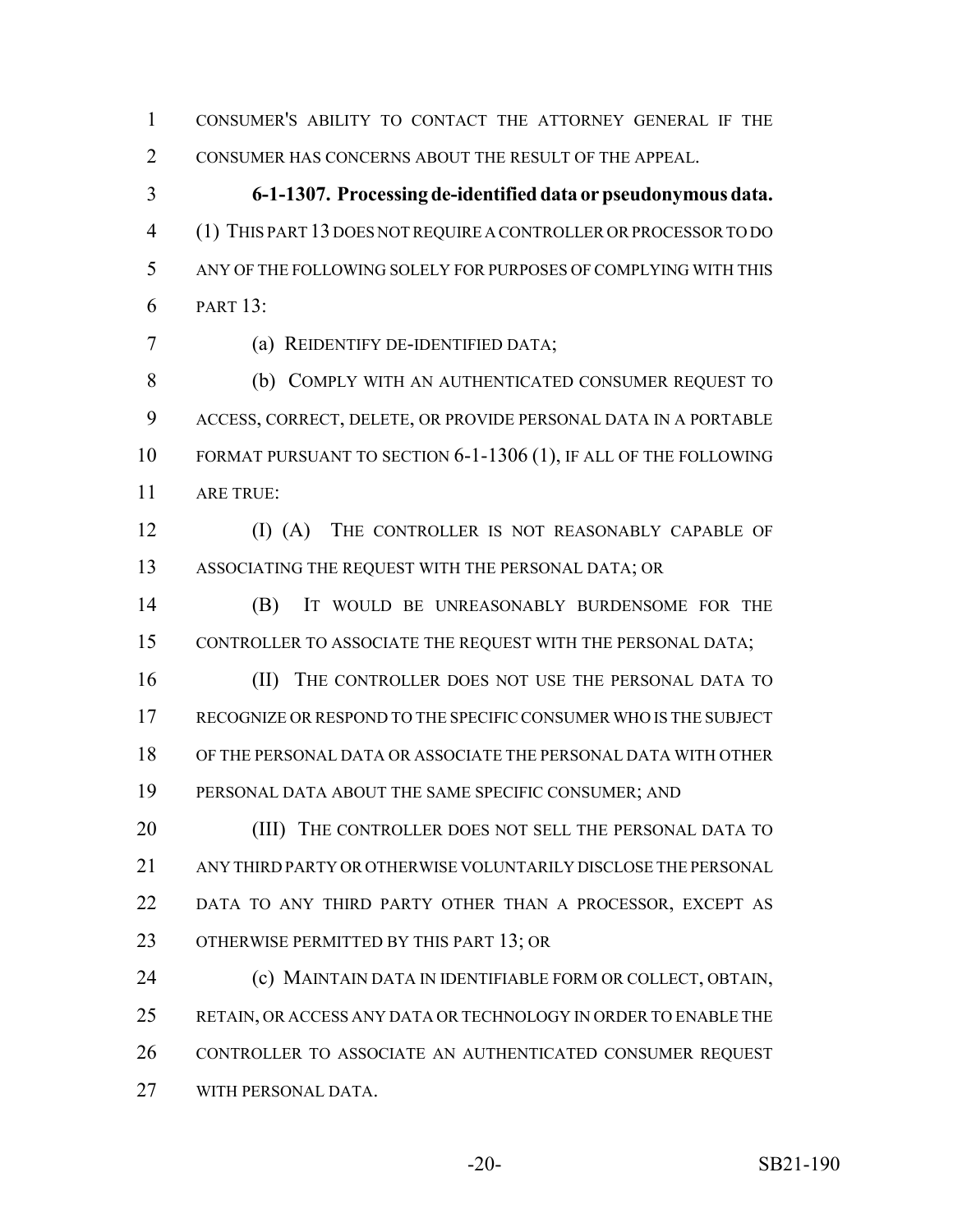(2) THE RIGHTS CONTAINED IN SECTION 6-1-1306 (1) DO NOT APPLY TO PSEUDONYMOUS DATA IF THE CONTROLLER CAN DEMONSTRATE THAT THE INFORMATION NECESSARY TO IDENTIFY THE CONSUMER IS KEPT SEPARATELY AND IS SUBJECT TO EFFECTIVE TECHNICAL AND ORGANIZATIONAL CONTROLS THAT PREVENT THE CONTROLLER FROM ACCESSING THE INFORMATION.

 (3) A CONTROLLER THAT USES PSEUDONYMOUS DATA OR DE-IDENTIFIED DATA SHALL EXERCISE REASONABLE OVERSIGHT TO MONITOR COMPLIANCE WITH ANY CONTRACTUAL COMMITMENTS TO WHICH THE PSEUDONYMOUS DATA OR DE-IDENTIFIED DATA ARE SUBJECT AND SHALL TAKE APPROPRIATE STEPS TO ADDRESS ANY BREACHES OF CONTRACTUAL COMMITMENTS.

 (4) A CONTROLLER MAY DETERMINE THAT DATA ARE DE-IDENTIFIED ONLY IF:

 (a) A PERSON WITH APPROPRIATE KNOWLEDGE OF AND EXPERIENCE WITH GENERALLY ACCEPTED STATISTICAL AND SCIENTIFIC PRINCIPLES AND METHODS FOR RENDERING INFORMATION NOT INDIVIDUALLY IDENTIFIABLE:

 (I) APPLYING THOSE PRINCIPLES AND METHODS, DETERMINES THAT THE RISK IS VERY SMALL, AS DETERMINED UNDER 45 CFR 164.514, THAT THE INFORMATION COULD BE USED, ALONE OR IN COMBINATION WITH OTHER REASONABLY AVAILABLE INFORMATION, BY AN ANTICIPATED RECIPIENT TO IDENTIFY AN INDIVIDUAL WHO IS A SUBJECT OF THE INFORMATION; AND

 (II) DOCUMENTS THE METHODS AND RESULTS OF THE ANALYSIS 26 THAT JUSTIFY THE DETERMINATION; OR

(b) (I) THE FOLLOWING IDENTIFIERS OF THE INDIVIDUAL OR OF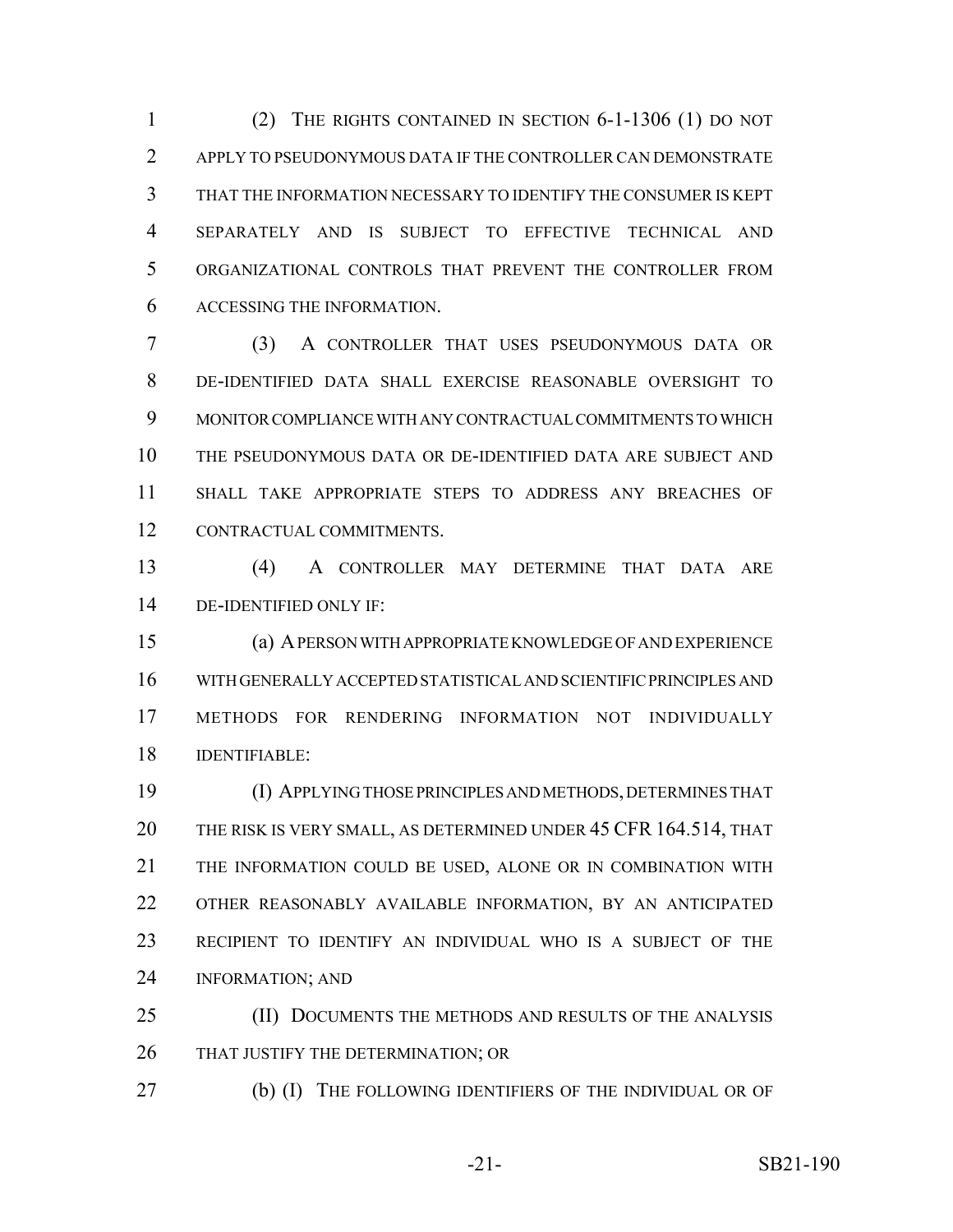RELATIVES, EMPLOYERS, OR HOUSEHOLD MEMBERS OF THE INDIVIDUAL,

ARE REMOVED:

(A) NAMES;

 (B) ALL GEOGRAPHIC SUBDIVISIONS SMALLER THAN A STATE, INCLUDING STREET ADDRESS, CITY, COUNTY, PRECINCT, ZIP CODE, AND THEIR EQUIVALENT GEOCODES, EXCEPT FOR THE INITIAL THREE DIGITS OF A ZIP CODE IF, ACCORDING TO THE CURRENT PUBLICLY AVAILABLE DATA FROM THE FEDERAL CENSUS BUREAU: THE GEOGRAPHIC UNIT FORMED BY COMBINING ALL ZIP CODES WITH THE SAME THREE INITIAL DIGITS CONTAINS MORE THAN TWENTY THOUSAND PEOPLE; AND THE INITIAL THREE DIGITS OF A ZIP CODE FOR ALL SUCH GEOGRAPHIC UNITS 12 CONTAINING TWENTY THOUSAND OR FEWER PEOPLE IS CHANGED TO 000;

 (C) ALL ELEMENTS OF DATES, EXCEPT THE YEAR, FOR DATES DIRECTLY RELATED TO AN INDIVIDUAL, INCLUDING BIRTH DATE, ADMISSION DATE, DISCHARGE DATE, AND DATE OF DEATH; AND ALL AGES NINETY OR OLDER AND ALL ELEMENTS OF DATES, INCLUDING YEAR, INDICATIVE OF THAT AGE; EXCEPT THAT THE AGES AND ELEMENTS MAY BE 18 AGGREGATED INTO A SINGLE CATEGORY OF AGE NINETY OR OLDER;

- (D) TELEPHONE NUMBERS;
- **(E)** FAX NUMBERS;
- (F) E-MAIL ADDRESSES;
- **(G) SOCIAL SECURITY NUMBERS;**
- **(H) MEDICAL RECORD NUMBERS;**
- (I) HEALTH PLAN BENEFICIARY NUMBERS;
- 25 (J) ACCOUNT NUMBERS;
- **(K) CERTIFICATE AND LICENSE NUMBERS;**
- (L) VEHICLE IDENTIFIERS AND SERIAL NUMBERS, INCLUDING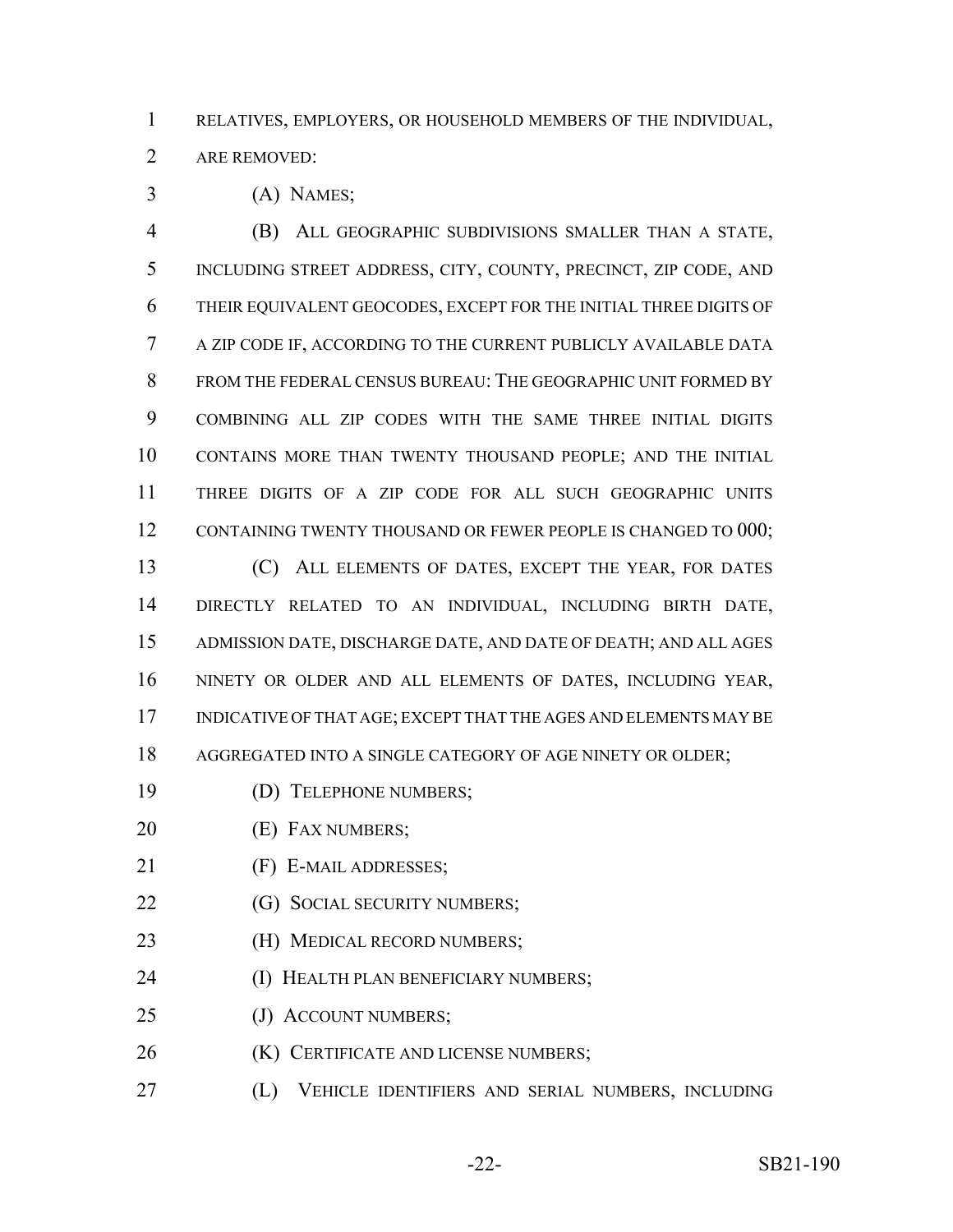LICENSE PLATE NUMBERS;

(M) DEVICE IDENTIFIERS AND SERIAL NUMBERS;

(N) WEB UNIVERSAL RESOURCE LOCATORS;

- (O) INTERNET PROTOCOL ADDRESS NUMBERS;
- (P) BIOMETRIC IDENTIFIERS, INCLUDING FINGERPRINTS AND VOICEPRINTS;
- (Q) FULL FACE PHOTOGRAPHIC IMAGES AND ANY COMPARABLE IMAGES; AND
- (R) ANY OTHER UNIQUE IDENTIFYING NUMBER, CHARACTERISTIC, 10 OR CODE, EXCEPT AS PERMITTED BY SUBSECTION  $(4)(b)(I)(B)$  OR 11  $(4)(b)(I)(C)$  OF THIS SECTION; AND
- (II) THE CONTROLLER DOES NOT HAVE ACTUAL KNOWLEDGE THAT THE INFORMATION COULD BE USED ALONE OR IN COMBINATION WITH OTHER INFORMATION TO IDENTIFY AN INDIVIDUAL WHO IS A SUBJECT OF THE INFORMATION.
- **6-1-1308. Duties of controllers.** (1) **Duty of transparency.** (a) A CONTROLLER SHALL PROVIDE CONSUMERS WITH A REASONABLY ACCESSIBLE, CLEAR, AND MEANINGFUL PRIVACY NOTICE THAT INCLUDES: (I) THE CATEGORIES OF PERSONAL DATA COLLECTED OR
- PROCESSED BY THE CONTROLLER OR A PROCESSOR;
- 21 (II) THE PURPOSES FOR WHICH THE CATEGORIES OF PERSONAL 22 DATA ARE PROCESSED;
- (III) AN ESTIMATE OF HOW LONG THE CONTROLLER MAY OR WILL MAINTAIN THE CONSUMER'S PERSONAL DATA;
- (IV) HOW AND WHERE CONSUMERS MAY EXERCISE THE RIGHTS PURSUANT TO SECTION 6-1-1306, INCLUDING THE CONTROLLER'S CONTACT INFORMATION AND HOW A CONSUMER MAY APPEAL A CONTROLLER'S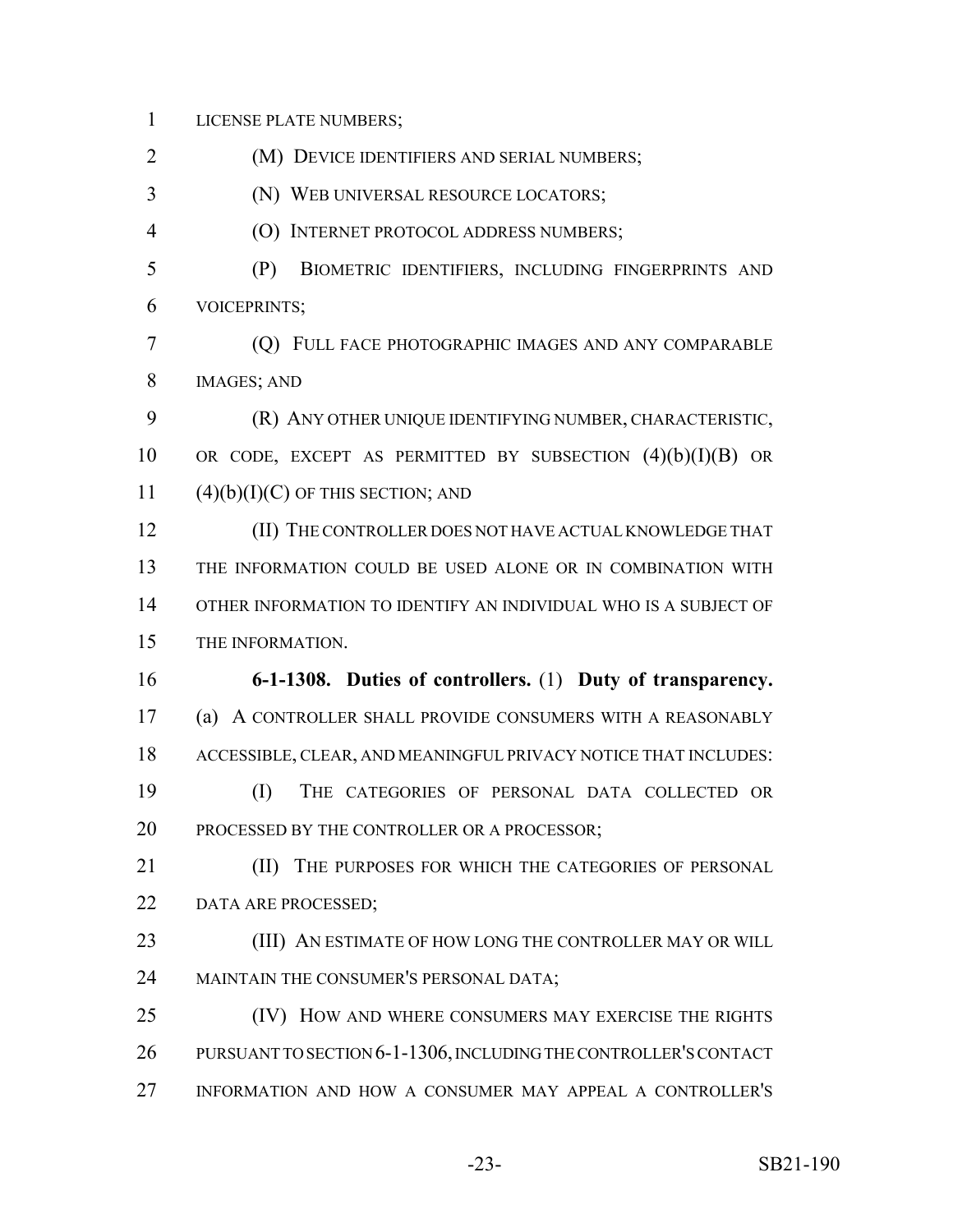- ACTION WITH REGARD TO THE CONSUMER'S REQUEST;
- (V) THE CATEGORIES OF PERSONAL DATA THAT THE CONTROLLER SHARES WITH THIRD PARTIES, IF ANY; AND
- (VI) THE CATEGORIES OF THIRD PARTIES, IF ANY, WITH WHOM THE CONTROLLER SHARES PERSONAL DATA.
- (b) IF A CONTROLLER SELLS PERSONAL DATA TO THIRD PARTIES OR PROCESSES PERSONAL DATA FOR TARGETED ADVERTISING, THE CONTROLLER SHALL CLEARLY AND CONSPICUOUSLY DISCLOSE THE SALE OR PROCESSING, AS WELL AS THE MANNER IN WHICH A CONSUMER MAY EXERCISE THE RIGHT TO OBJECT TO THE SALE OR PROCESSING.
- (c) A CONTROLLER SHALL NOT:
- (I) REQUIRE A CONSUMER TO CREATE A NEW ACCOUNT IN ORDER TO EXERCISE A RIGHT; OR
- (II) BASED SOLELY ON THE EXERCISE OF A RIGHT, INCREASE THE COST OF, OR DECREASE THE AVAILABILITY OF, THE PRODUCT OR SERVICE. (2) **Duty of purpose specification.** A CONTROLLER SHALL SPECIFY
- THE EXPRESS PURPOSES FOR WHICH PERSONAL DATA IS COLLECTED AND PROCESSED.
- (3) **Duty of data minimization.** A CONTROLLER'S COLLECTION OF PERSONAL DATA MUST BE ADEQUATE, RELEVANT, AND LIMITED TO WHAT IS NECESSARY IN RELATION TO THE SPECIFIED AND EXPRESS PURPOSES FOR 22 WHICH THE DATA ARE PROCESSED.
- (4) **Duty to avoid secondary use.** A CONTROLLER SHALL NOT PROCESS PERSONAL DATA FOR PURPOSES THAT ARE NOT NECESSARY TO OR COMPATIBLE WITH THE SPECIFIED AND EXPRESS PURPOSES FOR WHICH THE PERSONAL DATA ARE PROCESSED, UNLESS THE CONTROLLER OBTAINS THE CONSUMER'S CONSENT.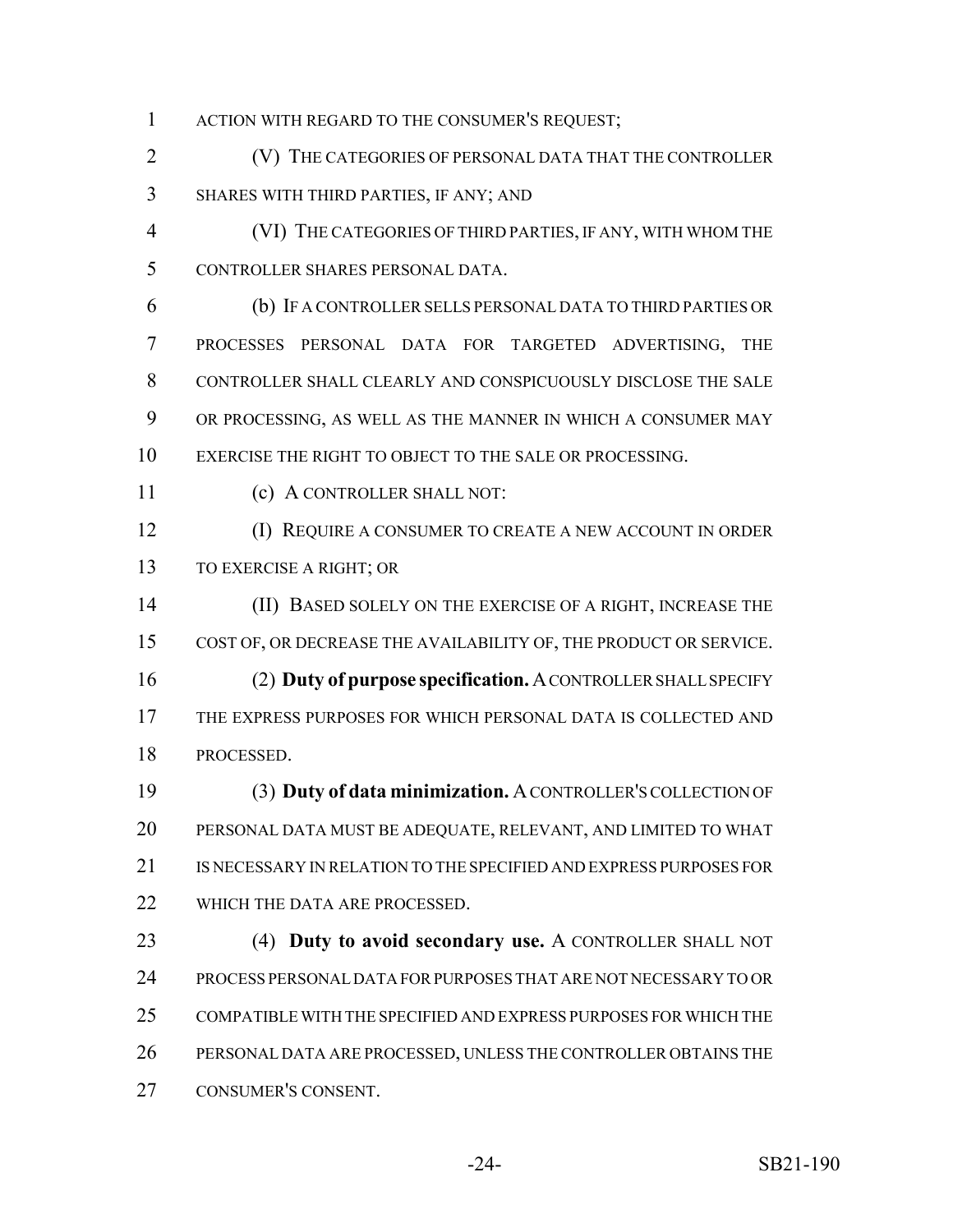(5) **Duty of care.** A CONTROLLER SHALL TAKE REASONABLE 2 MEASURES TO SECURE PERSONAL DATA DURING BOTH STORAGE AND USE FROM UNAUTHORIZED ACQUISITION.

 (6) **Duty to avoid unlawful discrimination.** A CONTROLLER SHALL NOT PROCESS PERSONAL DATA IN VIOLATION OF STATE AND FEDERAL LAWS THAT PROHIBIT UNLAWFUL DISCRIMINATION AGAINST CONSUMERS.

 (7) **Duty regarding sensitive data.** A CONTROLLER SHALL NOT PROCESS SENSITIVE DATA CONCERNING A CONSUMER WITHOUT OBTAINING THE CONSUMER'S CONSENT OR, IN THE CASE OF THE PROCESSING OF PERSONAL DATA CONCERNING A KNOWN CHILD OR STUDENT, WITHOUT OBTAINING CONSENT FROM THE CHILD'S OR STUDENT'S PARENT OR LAWFUL GUARDIAN.

 **6-1-1309. Data protection assessments - attorney general access and evaluation.** (1) A CONTROLLER SHALL NOT CONDUCT PROCESSING THAT PRESENTS A HEIGHTENED RISK OF HARM TO A CONSUMER WITHOUT CONDUCTING AND DOCUMENTING A DATA PROTECTION ASSESSMENT OF EACH OF ITS PROCESSING ACTIVITIES THAT INVOLVE PERSONAL DATA ACQUIRED ON OR AFTER THE EFFECTIVE DATE OF THIS SECTION THAT PRESENT A HEIGHTENED RISK OF HARM TO A CONSUMER.

22 (2) FOR PURPOSES OF THIS SECTION, "PROCESSING THAT PRESENTS A HEIGHTENED RISK OF HARM TO A CONSUMER" INCLUDES THE FOLLOWING:

 (a) PROCESSING PERSONAL DATA FOR PURPOSES OF TARGETED ADVERTISING OR PROFILING;

(b) SELLING PERSONAL DATA; AND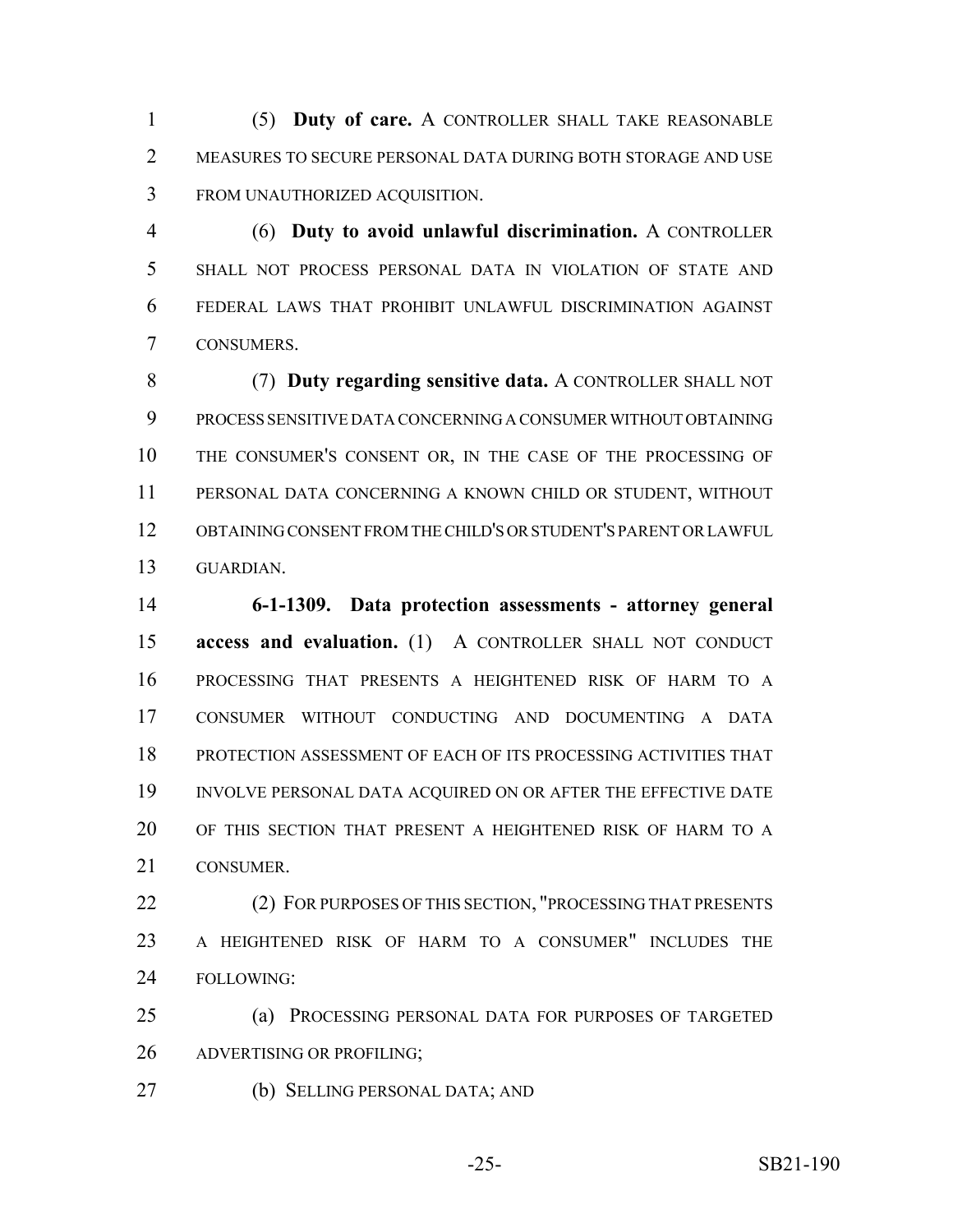(c) PROCESSING SENSITIVE DATA.

 (3) DATA PROTECTION ASSESSMENTS MUST IDENTIFY AND WEIGH THE BENEFITS THAT MAY FLOW, DIRECTLY AND INDIRECTLY, FROM THE PROCESSING TO THE CONTROLLER, THE CONSUMER, OTHER STAKEHOLDERS, AND THE PUBLIC AGAINST THE POTENTIAL RISKS TO THE RIGHTS OF THE CONSUMER ASSOCIATED WITH THE PROCESSING, AS MITIGATED BY SAFEGUARDS THAT THE CONTROLLER CAN EMPLOY TO REDUCE THE RISKS. THE CONTROLLER SHALL FACTOR INTO THIS ASSESSMENT THE USE OF DE-IDENTIFIED DATA AND THE REASONABLE EXPECTATIONS OF CONSUMERS, AS WELL AS THE CONTEXT OF THE PROCESSING AND THE RELATIONSHIP BETWEEN THE CONTROLLER AND THE CONSUMER WHOSE PERSONAL DATA WILL BE PROCESSED.

 (4) A CONTROLLER SHALL MAKE THE DATA PROTECTION ASSESSMENT AVAILABLE TO THE ATTORNEY GENERAL UPON REQUEST.THE ATTORNEY GENERAL MAY EVALUATE THE DATA PROTECTION ASSESSMENT FOR COMPLIANCE WITH THE DUTIES CONTAINED IN SECTION 6-1-1308 AND WITH OTHER LAWS, INCLUDING THIS ARTICLE 1. DATA PROTECTION ASSESSMENTS ARE CONFIDENTIAL AND EXEMPT FROM PUBLIC INSPECTION AND COPYING UNDER PART 2 OF ARTICLE 72 OF TITLE 24.THE DISCLOSURE OF A DATA PROTECTION ASSESSMENT PURSUANT TO A REQUEST FROM THE 21 ATTORNEY GENERAL UNDER THIS SUBSECTION (4) DOES NOT CONSTITUTE A WAIVER OF ANY ATTORNEY-CLIENT PRIVILEGE OR WORK-PRODUCT PROTECTION THAT MIGHT OTHERWISE EXIST WITH RESPECT TO THE ASSESSMENT AND ANY INFORMATION CONTAINED IN THE ASSESSMENT.

 **6-1-1310. Liability.** (1) NOTWITHSTANDING ANY PROVISION IN 26 PART 1 OF THIS ARTICLE 1, THIS PART 13 DOES NOT AUTHORIZE A PRIVATE RIGHT OF ACTION FOR A VIOLATION OF THIS PART 13 OR ANY OTHER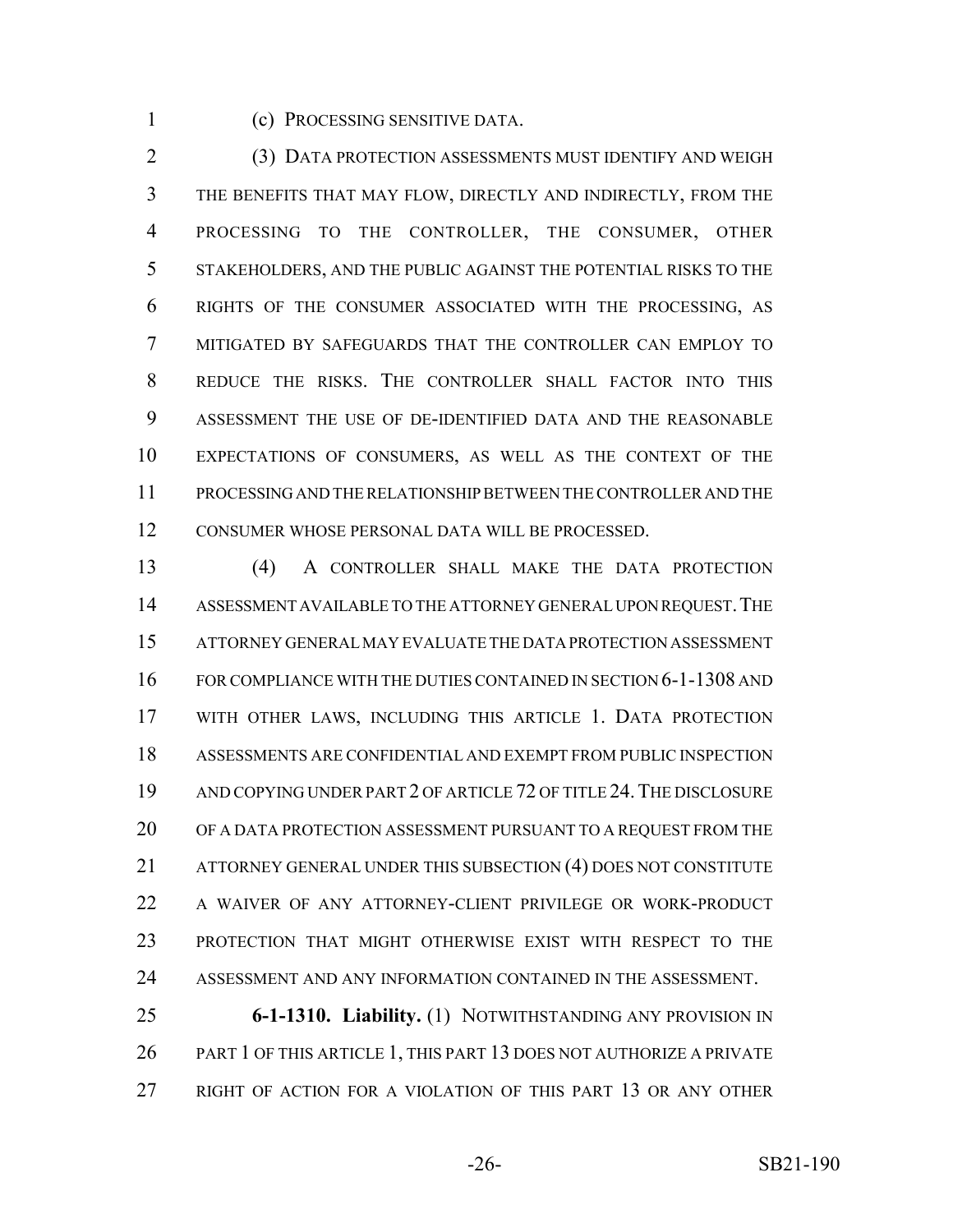PROVISION OF LAW. THIS SUBSECTION (1) NEITHER RELIEVES ANY PARTY FROM ANY DUTIES OR OBLIGATIONS IMPOSED, NOR ALTERS ANY INDEPENDENT RIGHTS THAT CONSUMERS HAVE, UNDER OTHER LAWS, INCLUDING THIS ARTICLE 1, THE STATE CONSTITUTION, OR THE UNITED STATES CONSTITUTION.

 (2) WHERE MORE THAN ONE CONTROLLER OR PROCESSOR, OR BOTH A CONTROLLER AND A PROCESSOR, INVOLVED IN THE SAME PROCESSING VIOLATES THIS PART 13, THE LIABILITY SHALL BE ALLOCATED AMONG THE PARTIES ACCORDING TO PRINCIPLES OF COMPARATIVE FAULT, UNLESS THE LIABILITY IS OTHERWISE ALLOCATED BY CONTRACT AMONG THE PARTIES. **6-1-1311. Enforcement.** (1) NOTWITHSTANDING ANY OTHER

12 PROVISION OF THIS ARTICLE 1:

 (a) THE ATTORNEY GENERAL AND DISTRICT ATTORNEYS HAVE EXCLUSIVE AUTHORITY TO ENFORCE THIS PART 13 BY BRINGING AN ACTION IN THE NAME OF THE STATE OR AS PARENS PATRIAE ON BEHALF OF PERSONS RESIDING IN THE STATE TO ENFORCE THIS PART 13, INCLUDING SEEKING AN 17 INJUNCTION TO ENJOIN A VIOLATION OF THIS PART 13; AND

 (b) A CONTROLLER OR PROCESSOR THAT VIOLATES THIS PART 13: (I) IS SUBJECT TO A CIVIL PENALTY AS SPECIFIED IN SECTION 6-1-112; AND

**III) MAY BE ENJOINED FROM VIOLATING THIS PART 13.** 

22 (2) THE STATE TREASURER SHALL CREDIT ALL RECEIPTS FROM THE IMPOSITION OF CIVIL PENALTIES UNDER THIS PART 13 PURSUANT TO SECTION 24-31-108.

 **6-1-1312. Preemption - local governments.** THIS PART 13 SUPERSEDES AND PREEMPTS LAWS, ORDINANCES, RESOLUTIONS, REGULATIONS, OR THE EQUIVALENT ADOPTED BY ANY STATUTORY OR